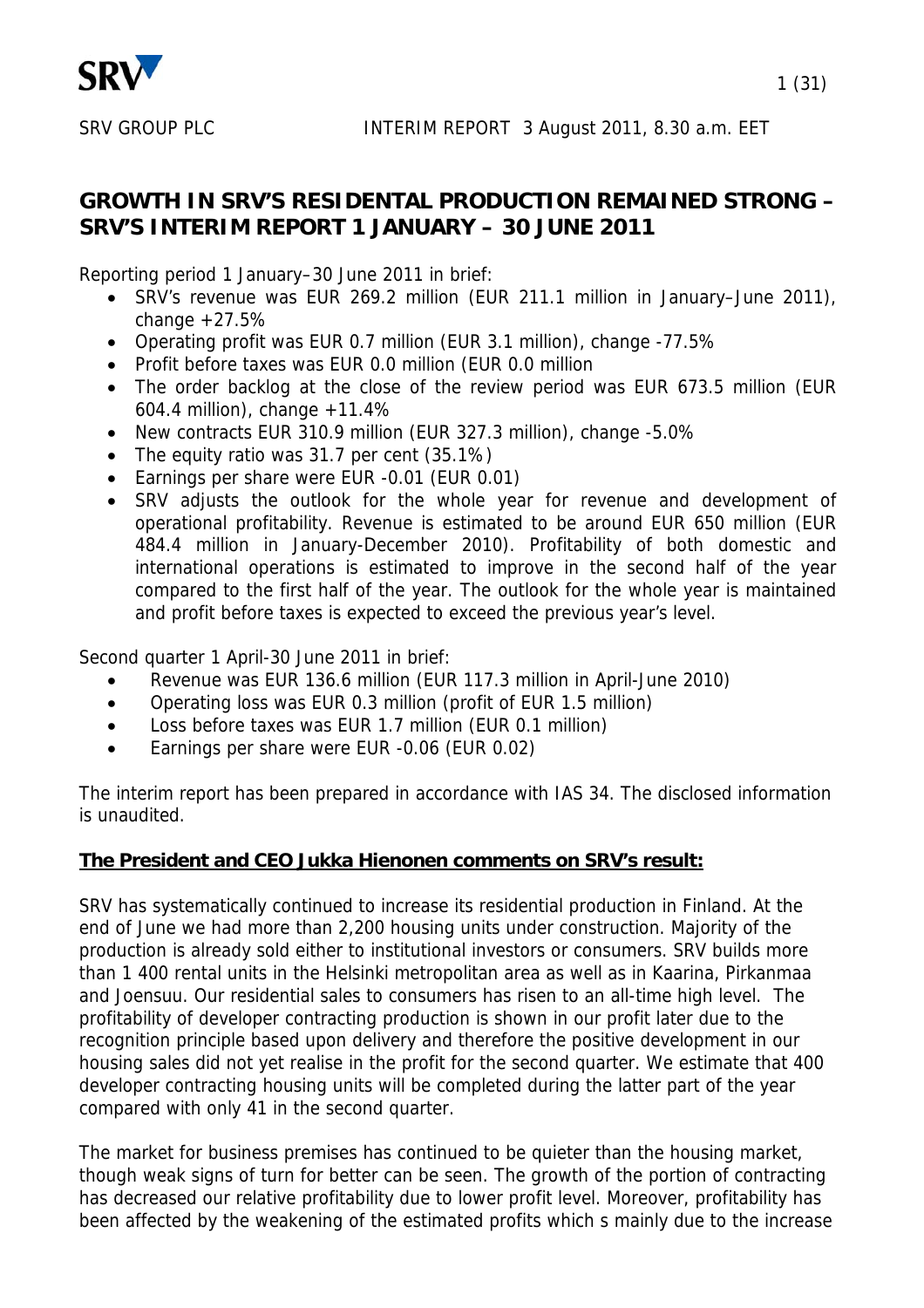

of construction costs. Profitability of construction of business premises increased slightly during the second quarter. However, to raise the profitability of the construction of business premises to the previous years' level requires increase of the proportion of development projects and developer contracting projects.

The only significant started developer contracting project at the moment is the Derby Business Park project in Perkkaa, Espoo. The project also includes the construction of the Finnish headquarters of Siemens Corporation. In addition, we are carrying out logistics projects in the Helsinki Metropolitan Area, as well as trade sector contracts in various locations around Finland.

In international operations, the construction Pearl Plaza shopping centre in St. Petersburg commenced early this year. Our goal is to start up our projects in Russia which have been stagnant for a long time, and which require a significant share of SRV's capital.

SRV's group structure was reconfigured at the beginning of this year, when we merged our Housing, Business Premises, and Regional business areas. A more unified structure provides obvious advantages related to synergy, allowing us to utilise the best practices and resources available for the construction of housing and business premises alike in various projects.

The profitability of the first half of the year is not in line with our targets. The number of backlog orders under construction forms a solid basis for future progress. This indicates a concentration of profits in the latter half of 2011 and the last quarter in particular.

We have wilfully increased the volume of our project development even though, on a short term, it means increased development expenses which are recognised as costs. We believe in the possibilities arising from SRV's innovative project development both in Finland and in Russia. In early 2011, we have been able to make progress on two of our long-term major development projects: the Kalasatama Centre in Helsinki and Keilaniemi in Espoo. When realized, they will both be key projects for this decade and are expected to have significant roles in SRV's earnings.

#### **Markets and general review**

The positive development with regard to SRV's revenue and order backlog continued in early 2011. SRV's order backlog increased by 11.4 per cent.

In Finland, the competition for new orders for business premises is fierce. SRV's volume of construction of business premises has remained at a good level. However, there is pressure to maintain profitability, as the order backlog consists mainly of contracting activity with a lower profit margin. In addition, construction costs have clearly gone up. In order to improve profitability, SRV aims to shift the emphasis onto the company's own project development.

The market development in domestic housing construction has made positive progress. SRV has increased the production of both rental and owner-occupied housing. The total amount of SRV's housing production under construction grew to 2 243 residential units, of which 63 per cent are rental or right-of-occupancy units. The number of developer contracting housing projects currently under construction grew to 824 residential units, of which over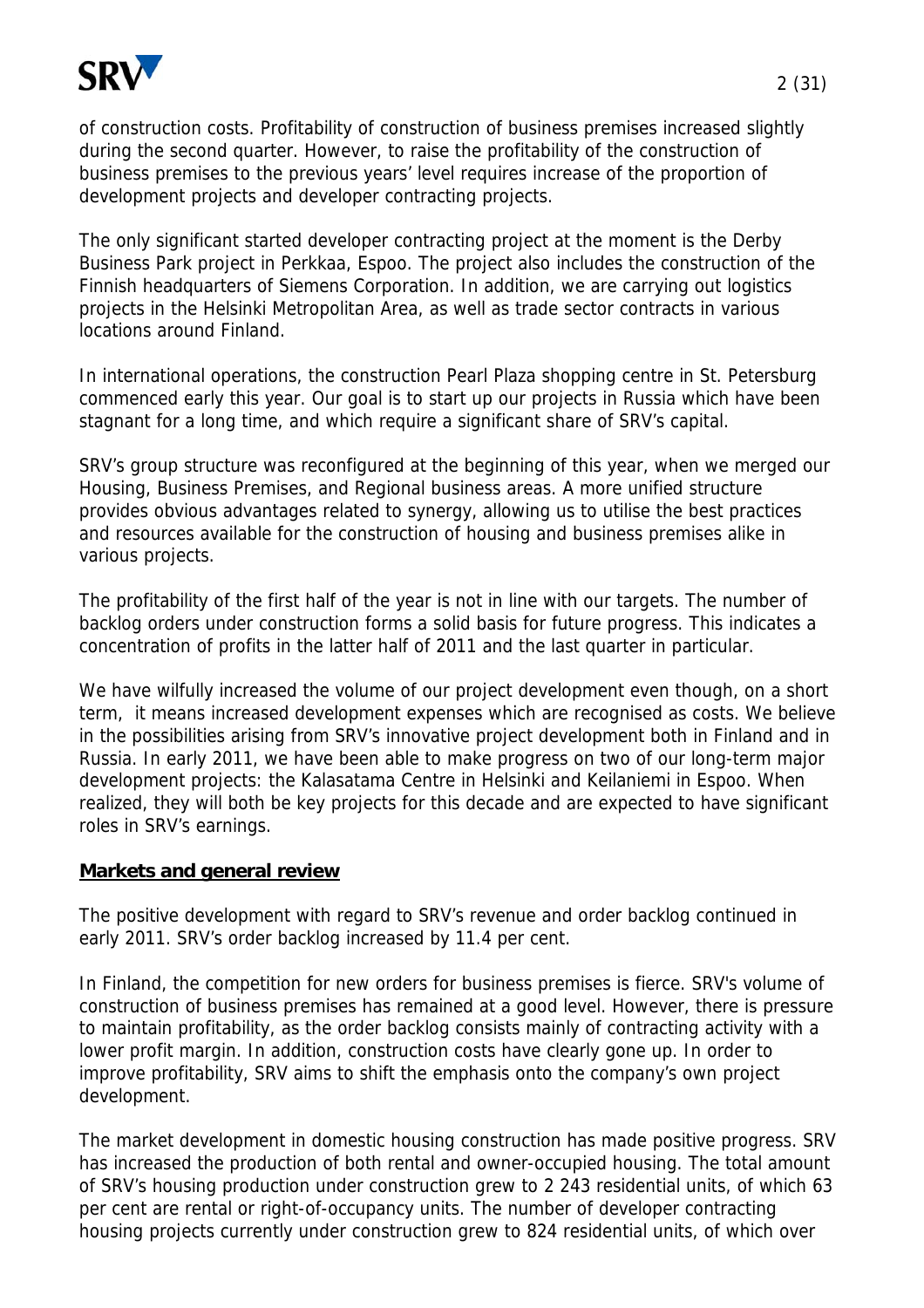

50 per cent has been sold. Based on premarketing, the decision on the start-up of 212 additional units has been made. In total, SRV sold 290 residential units to consumers and investors (in comparison to 197 units in January-June 2010). Developer contracting housing production is recognised upon delivery thus affecting more the latter part of this year.

The financial and real-estate markets in Russia are slowly recovering. In addition to continuing the development of its key projects, SRV seeks growth potential by focusing its efforts on the preparation of the first phase investment commitments of the VTB-Ashmore property fund.

Amongst the key international projects, the implementation of the Pearl Plaza shopping centre project in St. Petersburg was confirmed in January, when the investment decision for the site and the EUR 100 million development contract with SRV were signed.

SRV's own project development operations enhance the company's potential to increase its operating volume. Projects require long-term development work and are carried out over the course of several years. SRV's projects are often so-called landmark projects – innovative new solutions for the needs of sustainable regional construction. Such projects include, for example, the Keilaniemi Towers housing project, the development project for the vicinity of the Niittykumpu metro station in Espoo, and, as the most recent addition, the Kalasatama development project in Helsinki.

| <b>Group key figures</b>                                                                                      | <b>IFRS</b> | <b>IFRS</b> |             |          | <b>IFRS</b> | <b>IFRS</b> | <b>IFRS</b> |
|---------------------------------------------------------------------------------------------------------------|-------------|-------------|-------------|----------|-------------|-------------|-------------|
|                                                                                                               | $1 - 6/$    | $1 - 6/$    | change,     | change,  | $4 - 6/$    | $4 - 6/$    | $1 - 12/$   |
| (EUR million)                                                                                                 | 2011        | 2010        | <b>MEUR</b> | %        | 2011        | 2010        | 2010        |
| Revenue                                                                                                       | 269.2       | 211.1       | 58.1        | 27.5     | 136.6       | 117.3       | 484.2       |
| Operating profit                                                                                              | 0.7         | 3.1         | $-2.4$      | $-77.5$  | $-0.3$      | 1.5         | 12.5        |
| Financial income and expenses,                                                                                |             |             |             |          |             |             |             |
| total                                                                                                         | $-0.7$      | $-3.0$      | 2.3         |          | $-1.4$      | $-1.6$      | $-4.5$      |
| Profit before taxes                                                                                           | 0.0         | 0.0         | $-0.1$      | $-239.4$ | $-1.7$      | $-0.1$      | 7.9         |
| Order backlog                                                                                                 | 673.5       | 604.4       | 69.1        | 11.4     |             |             | 594.5       |
| New agreements                                                                                                | 310.9       | 327.3       | $-16.4$     | $-5.0$   | 90.6        | 186.7       | 559.9       |
| Operating profit, %                                                                                           | 0.3         | 1.5         |             |          | $-0.2$      | 1.3         | 2.6         |
| Net profit, %                                                                                                 | $-0.4$      | 0.0         |             |          | $-1.6$      | 0.6         | 1.1         |
| Equity ratio, %                                                                                               | 31.7        | 35.1        |             |          |             |             | 35.2        |
| Net interest bearing debt                                                                                     | 263.5       | 217.2       |             |          |             |             | 222.8       |
| Gearing, %                                                                                                    | 162.2       | 142.7       |             |          |             |             | 141.7       |
| Return on investment, $% ^{1}$                                                                                | 1.4         | 2.1         |             |          |             |             | 4.1         |
| Return on equity, $% ^{1}$                                                                                    | $-1.3$      | 0.1         |             |          |             |             | 3.2         |
| Earnings per share, EUR                                                                                       | $-0.01$     | 0.01        |             |          | $-0.06$     | 0.02        | 0.19        |
| Equity per share, EUR                                                                                         | 4.51        | 4.38        |             |          |             |             | 4.56        |
| Weighted average number of                                                                                    |             |             |             |          |             |             |             |
| shares outstanding<br>1) In polarization tha liquinationally the nuglit for the neglect has been approximated | 34.5        | 33.9        |             | 1.8      |             |             | 33.9        |

1) In calculating the key ratio only the profit for the period has been annualised

The Group revenue increased especially as the result of the favourable development in the volume of domestic housing construction. The decline in the operating profit was influenced by the weakened profitability of commercial construction brought on by a lower order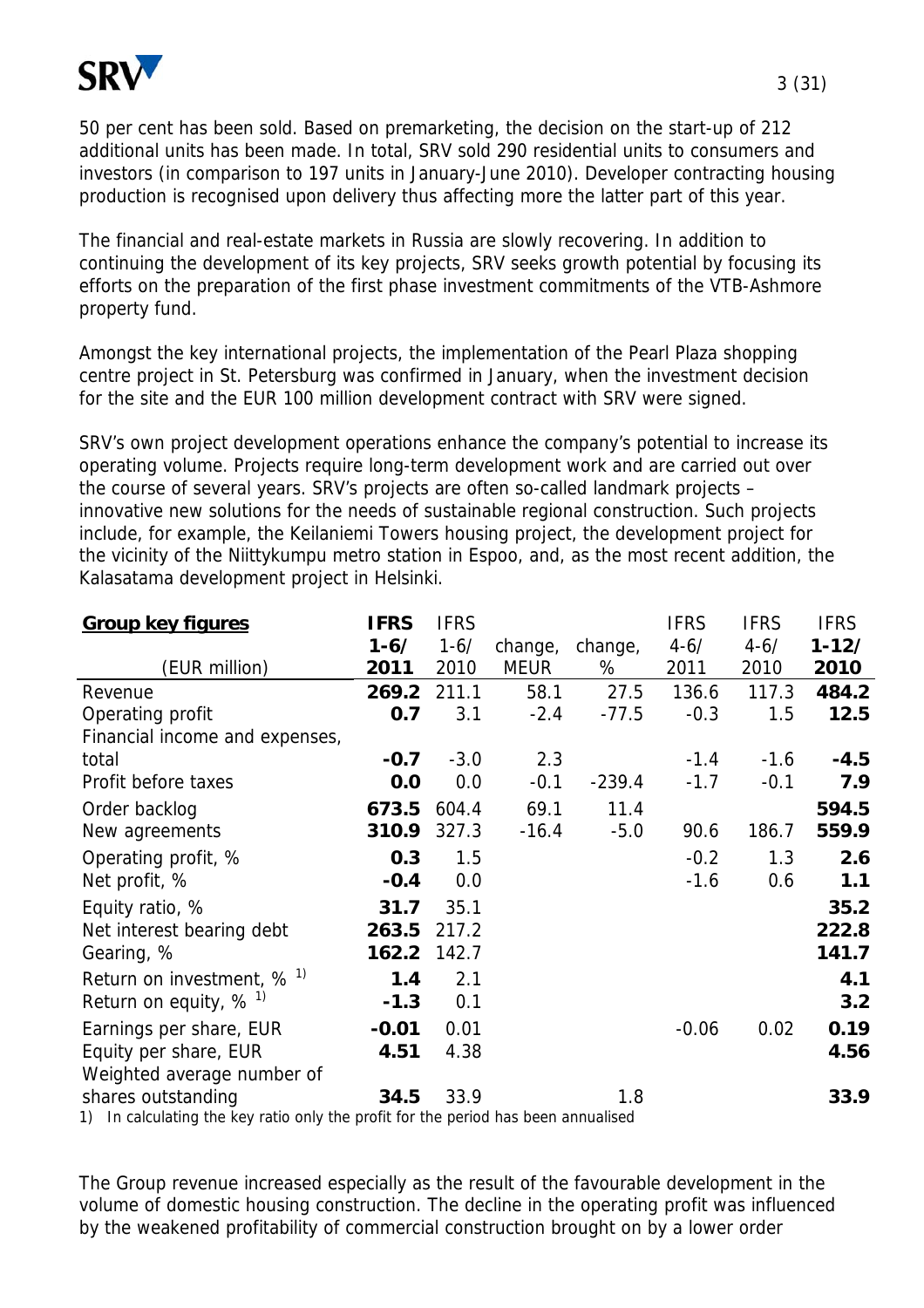

backlog profit margin and higher construction costs, as well as losses generated by international business operations. Project development expenses recorded as costs grew by EUR 1.1 million from the reference period.The Group's order backlog grew on account of the increased order backlog of international and domestic housing construction.

The Group's revenue for the second quarter grew thanks to the favourable development in the residential construction in Finland. Profitability of the business operations in Finland declined compared to the first quarter due to the recognition principle based upon delivery in the housing production. Profitability of the construction of business premises improved slightly compared to the first quarter. The level of profit was also affected by the increase in the project development expenses which were recorded as costs.

# **Key figures for the Segments**

|                          | <b>IFRS</b> | <b>IFRS</b> |             |             | <b>IFRS</b> | <b>IFRS</b> | <b>IFRS</b> |
|--------------------------|-------------|-------------|-------------|-------------|-------------|-------------|-------------|
| <b>Revenue</b>           | $1 - 6/$    | $1 - 6/$    | change,     | change,     | $4 - 6/$    | $4 - 6/$    | $1 - 12/$   |
| (EUR million)            | 2011        | 2010        | <b>MEUR</b> | %           | 2011        | 2010        | 2010        |
| Domestic operations      | 255.1       | 205.5       | 49.6        | 24.1        | 131.2       | 112.5       | 462.3       |
| International operations | 13.7        | 5.5         | 8.2         | 149.0       | 5.3         | 4.7         | 21.7        |
| <b>Other Operations</b>  | 6.3         | 5.0         | 1.3         | 25.6        | 3.1         | 2.5         | 10.3        |
| Eliminations             | $-5.9$      | $-5.0$      | $-1.0$      |             | $-2.9$      | $-2.5$      | $-10.2$     |
| Group, total             | 269.2       | 211.1       | 58.1        | 27.5        | 136.6       | 117.3       | 484.2       |
|                          | <b>IFRS</b> | <b>IFRS</b> |             |             | <b>IFRS</b> | <b>IFRS</b> | <b>IFRS</b> |
| <b>Operating profit</b>  | $1 - 6/$    | $1 - 6/$    | change,     | change,     | $4 - 6/$    | $4 - 6/$    | $1 - 12/$   |
| (EUR million)            | 2011        | 2010        | <b>MEUR</b> | %           | 2011        | 2010        | 2010        |
| Domestic operations      | 7.7         | 12.1        | $-4.5$      | $-36.9$     | 3.3         | 5.4         | 26.4        |
| International operations | $-4.3$      | $-6.1$      | 1.8         |             | $-1.9$      | $-2.2$      | $-8.0$      |
| <b>Other Operations</b>  | $-2.7$      | $-2.8$      | 0.1         |             | $-1.7$      | $-1.6$      | $-5.9$      |
| Eliminations             | 0.0         | $-0.2$      | 0.2         |             | 0.0         | $-0.1$      | 0.0         |
| Group, total             | 0.7         | 3.1         | $-2.4$      | $-77.5$     | $-0.3$      | 1.5         | 12.5        |
| <b>Operating profit</b>  | <b>IFRS</b> |             | <b>IFRS</b> | <b>IFRS</b> | <b>IFRS</b> | <b>IFRS</b> |             |
| (%)                      | 1-6/2011    |             | $1-6/2010$  | 4-6/2011    | 4-6/2010    | 1-12/2010   |             |
| Domestic operations      |             | 3.0         | 5.9         | 2.5         | 4.8         |             | 5.7         |
| International operations | $-31.4$     |             | $-111.2$    | $-36.2$     | $-46.9$     |             | $-37.1$     |
| Group, total             |             | 0.3         | 1.5         | $-0.2$      | 1.3         |             | 2.6         |
| Order backlog            | <b>IFRS</b> |             | <b>IFRS</b> | change,     | change      |             | <b>IFRS</b> |
| (EUR million)            | 30.6.11     |             | 30.6.10     | <b>MEUR</b> | %           |             | 31.12.10    |
| Domestic operations      | 564.8       |             | 578.6       | $-13.9$     | $-2.4$      |             | 574.5       |
| International operations | 108.7       |             | 25.7        | 83.0        | 322.3       |             | 20.0        |
| Group, total             | 673.5       |             | 604.4       | 69.1        | 11.4        |             | 594.5       |
| - sold order backlog     |             | 530         | 426         | 104         | 24.5        |             | 442         |
| - unsold order backlog   |             | 143         | 178         | $-35$       | $-19.7$     |             | 153         |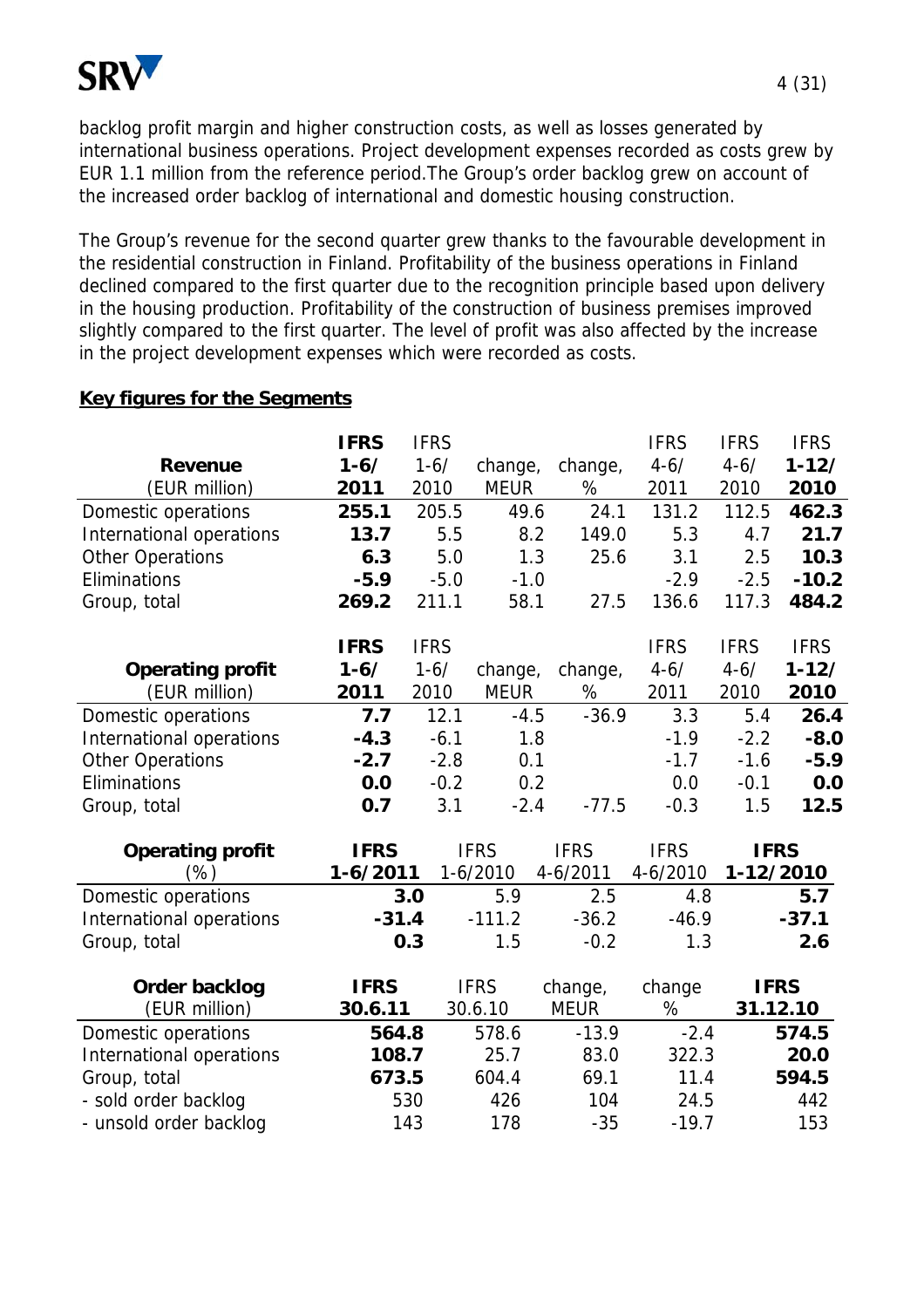

#### **Earnings trends of the Segments**

|                            | <b>IFRS</b> | <b>IFRS</b> |             |         | <b>IFRS</b> | <b>IFRS</b> | <b>IFRS</b> |
|----------------------------|-------------|-------------|-------------|---------|-------------|-------------|-------------|
| <b>Domestic operations</b> | $1 - 6/$    | $1 - 6/$    | change,     | change, | $4 - 6/$    | $4 - 6/$    | $1 - 12/$   |
| (EUR million)              | 2011        | 2010        | <b>MEUR</b> | %       | 2011        | 2010        | 2010        |
| <b>Revenue</b>             | 255.1       | 205.5       | 49.6        | 24.1    | 131.2       | 112.5       | 462.3       |
| - business construction    | 161.6       | 160.0       | 1.6         | 1.0     | 86.4        | 91.1        | 353.2       |
| - housing construction     | 93.5        | 45.6        | 48.0        | 105.2   | 44.8        | 21.5        | 109.4       |
| <b>Operating profit</b>    | 7.7         | 12.1        | $-4.5$      | $-36.9$ | 3.3         | 5.4         | 26.4        |
| Operating profit, %        | 3.0         | 5.9         |             |         | 2.5         | 4.8         | 5.7         |
| Order backlog              | 564.8       | 578.6       | $-13.9$     | $-2.4$  |             |             | 574.5       |
| - business construction    | 233.3       | 388.5       | $-155.2$    | $-40.0$ |             |             | 271.6       |
| - housing construction     | 331.5       | 190.1       | 141.4       | 74.4    |             |             | 302.9       |

Domestic Operations comprises construction operations manged by SRV Construction Ltd and property development. Domestic operations has been divided into business premises including retail, office, logistics as well as earth and rock construction operations and housing construction.

Revenue in Domestic Operations was EUR 255.1 million (EUR 205.5 million) and its share of total revenue of the Group was 95 per cent (97%). Operating profit was EUR 7.7 million (EUR 12.1 million) generating an operating profit margin of 3.0 per cent (5.9%). The decrease in operating profit was attributable to the weakening of profitability level in business premises construction due to increased share of contract-based order backlog and an increased level of construction costs. The order backlog was EUR 564.8 million (EUR 578.6 million).

Revenue for the second quarter amounted to EUR 131.2 million (EUR 112.5 million) and operating profit was EUR 3.3 million (EUR 5.4 million). The decline in the operating profit was attributable to the weakening of profitability level in business premises construction.

This year's favourable trend continued in the housing sales and 143 housing units were sold during the second quarter (102 units in January-March 2011). Only 41 housing units were completed during the second quarter and due to the recognition principle based upon delivery, the profitability of the business operations declined compared to the first quarter of the year. By applying the earlier percentage of completion method the difference in the revenue compared to the present application grew from EUR 6.7 million in the first quarter to EUR 23.4 million which will be recognised when the housing units are handed over.

# **Business Premises construction**

Revenue in Business Premises construction was EUR 161.6 million (EUR 160.0 million). The order backlog was EUR 233.3 million (EUR 388.5 million). Competition for new contracts remained tight. Profitability of business premises construction improved slightly during the second quarter compared to the first quarter.

Helsinki Music Centre, which Rakennuslehti chose as the best construction site in Finland in 2010, was completed during the review period. The projects completed during the review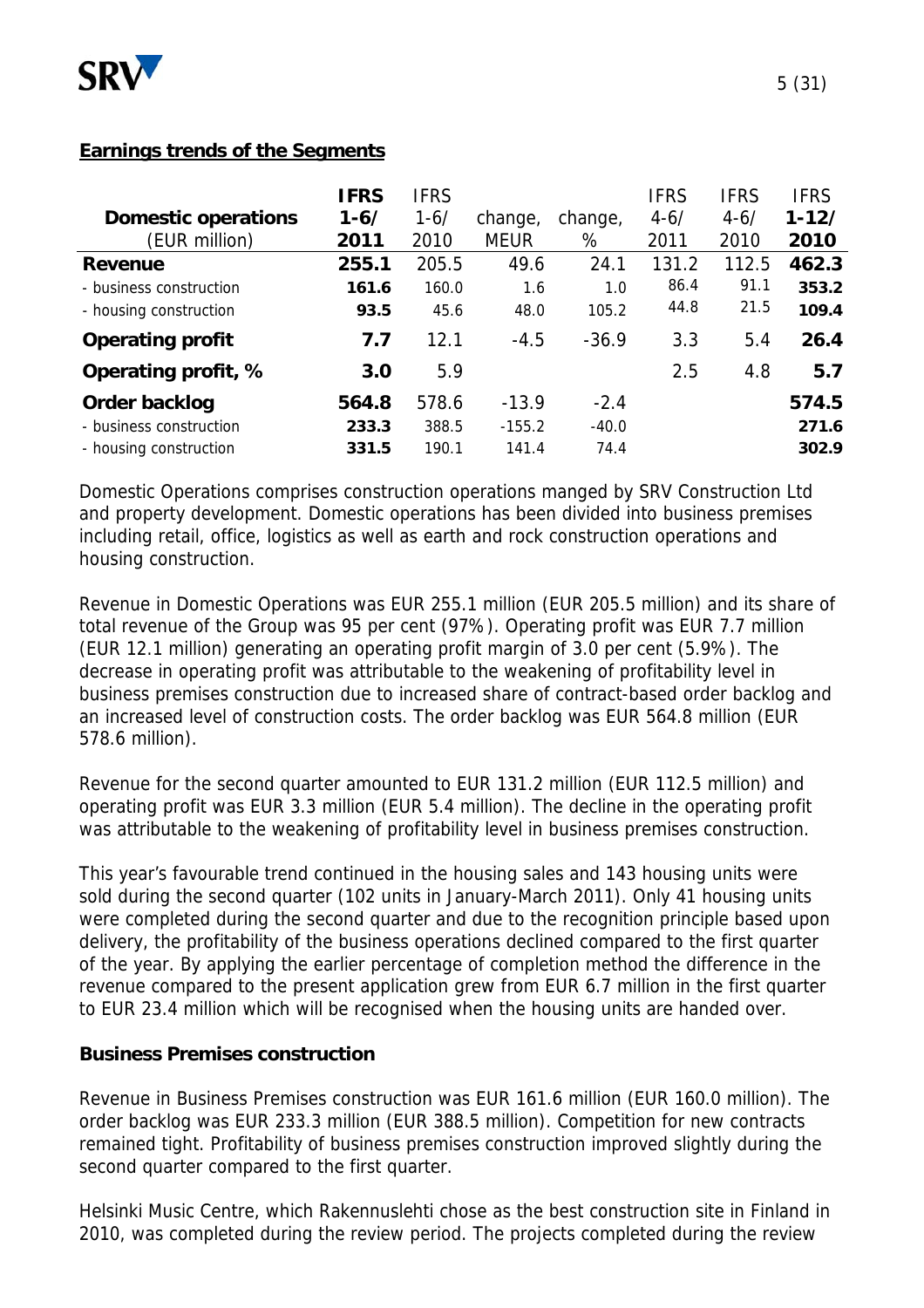

period include raising the height of the car park facilities at the Helsinki Fair Centre in Pasila, Helsinki for the Finnish Fair Corporation; changes to the Sähkötalo building in Kamppi, Helsinki; changes to the business premises of the European Chemicals Agency of the European Union in downtown Helsinki; and, the renovation of the Forum shopping centre in Jyväskylä for Citycon.

During the review period, contracts worth EUR 74.1 million were signed with external clients. In March, SRV and Länsimetro Oy signed a contract for the excavation work in Otaniemi related to the construction of the west metro. The contract includes the excavation work for two long parallel metro tunnels of approximately 1.6 kilometres each and two vertical shafts, as well as the construction of the station and signal boxes. The work in Otaniemi will be complete in September 2013.

Contracts for the following projects were also signed during the review period: the basic renovation of the Viikki laboratory building with the University of Helsinki; implementing the extension of the Shopping Centre Zeppelin in Kempele; a new construction for the Jyväskylä Hospital School; and, as an addition to a previously signed contract with the Hospital District of Southwest Finland for foundation work, a contract for the construction of equipment storage facilities for the Turku University Hospital. SRV will renovate the Vantaa city hall and children's art house Pessi. In addition, SRV will build a S-market in Juvankartano, Espoo. The project is developed by SRV.

After the review period, in July, SRV and Ilmarinen Mutual Pension Insurance Company have agreed on the construction of new premises for Finnair in the Helsinki-Vantaa airport area. The construction of the premises will follow the principles of sustainable development and they offer advanced working environment. The total floor area of the new building is around 70,000 square meters, of which 22,400 square meters is offices.

# **Housing Construction**

Revenue in Housing Construction was EUR 93.5 million (EUR 45.6 million). The order backlog grew by 74.4 per cent and was EUR 331.5 million (EUR 190.1 million). SRV has increased significantly its housing production and at the close of the review period SRV had a total of 2,243 residential units under construction (1,067). 82 per cent of the production under construction was implemented under building contracts or they were SRV's own production which had already been sold.

During the review period, housing construction contracts worth EUR 57.7 million were signed with external clients. A total of 480 apartments will be completed in these projects. Contracts were concluded with the construction company TA Asumisoikeus Oy for the construction of four sites and 272 right-of-occupancy units in Kerava, Espoo's Vanttila and Saunalahti. A contract was concluded with Alkuasunnot Oy for the construction of 118 rental apartments in Jätkäsaari, Helsinki. Contracts with YH-Länsi Oy were concluded in Pirkanmaa for two construction projects that include 42 residential units in Kangasala and 31 units in Ylöjärvi. In Joensuu, 17 right-of-occupancy units will be constructed for Avain Rakennuttajat.

SRV started a total of 327 developer contracting housing projects during the review period. 60 apartments will be built Helsingin Pelimanni in Kannelmäki, Helsinki and 30 apartments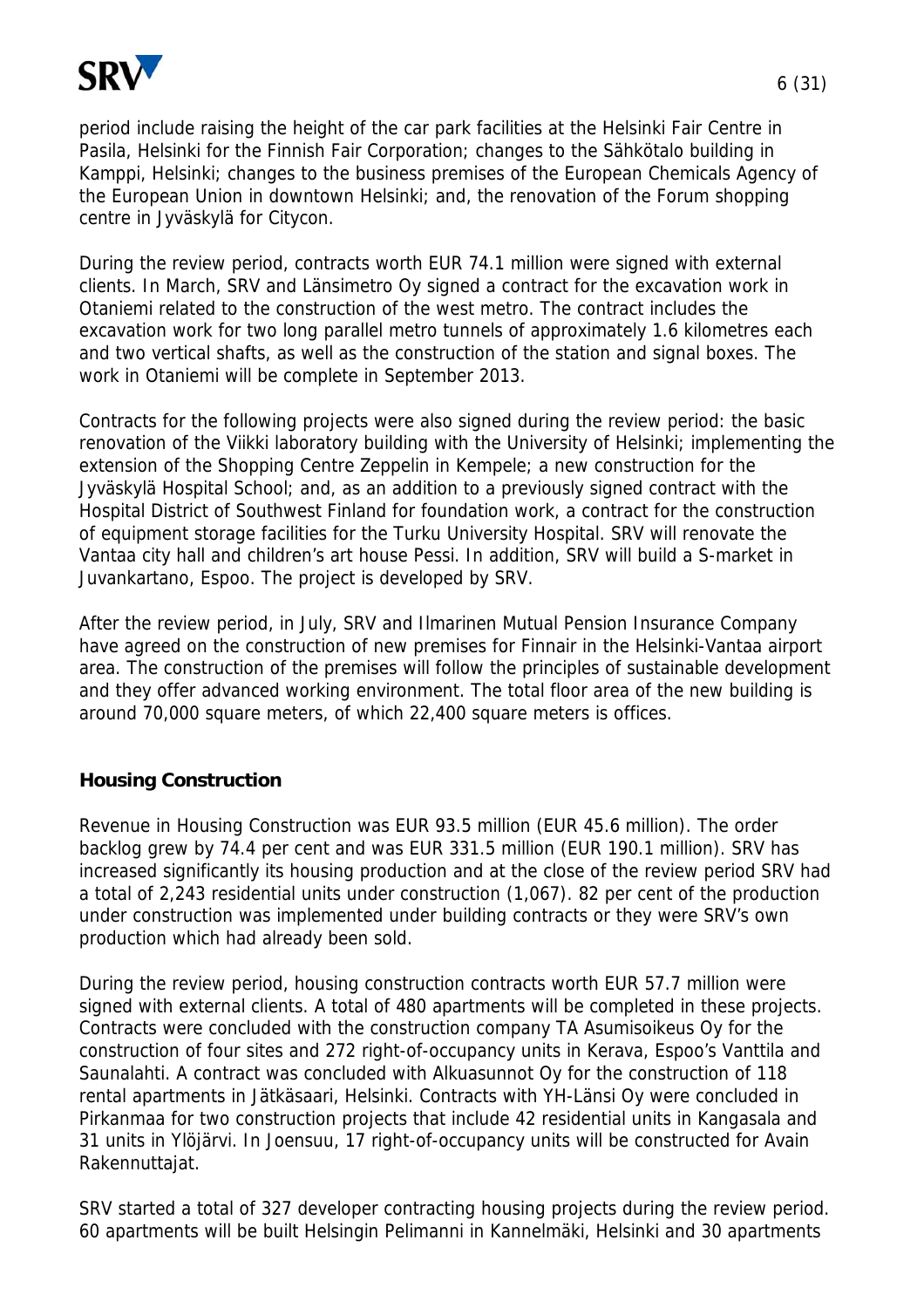

in Vantaan Kartanonkulma in Vantaa. Eighteen high-end single-family houses will be built for Espoon Kaisla in Saunalahti, Espoo.

In the 2012 Housing Fair area in Vuores, Tampere, 41 terraced-house and multi-storey house apartments will be built in Vuoreksen Matti. In addition, in Hyhky, Tampere 37 terraced-house apartments will be built in Tampereen Emil. A total of 46 apartments will be built in two apartment houses in Ylöjärvi (Kultaniitty and Kultapuisto). In Pirkkala 14 apartments will be built in terrace house Kultasiipi.

A 29-unit apartment building will be constructed for Lahden Alfred in downtown Lahti, and 26 apartments g will be built in downtown Kaarina. In addition, a 26-unit apartment building called Saarijärven Kimallus will be constructed in downtown Saarijärvi. On top of the projects initiated during the review period, SRV has decided to start the construction of 206 residential units in the Helsinki Metropolitan Area and 6 units in Kaarina in Southwest Finland.

In total, 290 (197) of the developer contract housing projects' apartments were sold during the review period. At the end of the period, there were 824 (547) apartments under construction, with 404 (400) left unsold. There were 53 (105) completed and unsold apartments, of which 10 were rented out by the end of the period. In total, 108 (16) developer contract housing projects' apartments were completed during the period. Completed projects included apartment building Martti with 67 apartments in Vantaa, 26 terraced-house apartments in Sinisiipi in Pirkkala and 15 apartments in Marjalan Saunaranta in Joensuu.

Based on the current schedules of completion, SRV estimates 508 developer contracting housing units to be completed during the entire year of 2011.

| <b>Housing production in</b><br><b>Finland</b> | $1 - 6/$<br>2011 | $1 - 6/$<br>2010 | change,<br>units | $4 - 6/$<br>2011 | $4 - 6/$<br>2010 | $1 - 12/$<br>2010 |
|------------------------------------------------|------------------|------------------|------------------|------------------|------------------|-------------------|
| Developer contracting                          |                  |                  |                  |                  |                  |                   |
| Start-ups                                      | 327              | 300              | 27               | 205              | 300              | 543               |
| Sold                                           | 290              | 197              | 93               | 143              | 102              | 524               |
| Completed                                      | 108              | 16               | 92               | 41               | 0                | 201               |
| Completed and unsold                           | 53               | 105              | $-52$            |                  |                  | 137               |
| Under construction, total <sup>1)</sup>        | 2 2 4 3          | 1 0 6 4          | 1 1 7 9          |                  |                  | 1629              |
| - negotiation and                              |                  |                  |                  |                  |                  |                   |
| construction contracts <sup>1)</sup>           | 1419             | 517              | 902              |                  |                  | 1024              |
| - developer contracting 1)                     | 824              | 547              | 277              |                  |                  | 605               |
| - of which sold <sup>1)</sup>                  | 420              | 147              | 273              |                  |                  | 321               |
| - of which unsold <sup>1)</sup>                | 404              | 400              | 4                |                  |                  | 284               |
| 1) at the end of the period                    |                  |                  |                  |                  |                  |                   |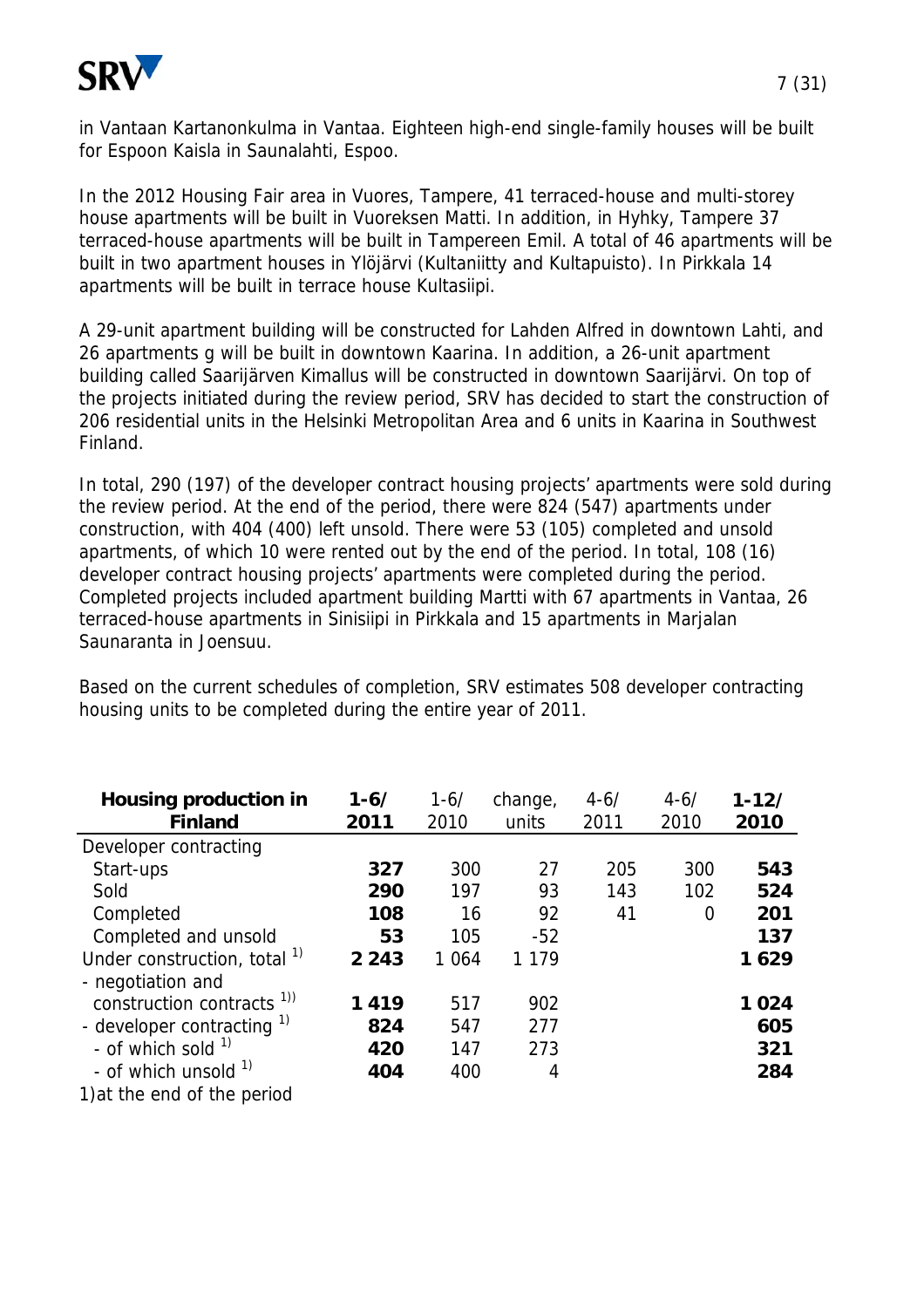

The structure of order backlog in housing construction showed a positive trend during the review period. The completed but unsold order backlog declined by 53%. The sold developer contracting order backlog under construction grew to EUR 94 million. Even though new start-ups were increased, the unbuilt unsold order backlog decreased improving SRV's risk profile.

| Order backlog, housing<br>construction in Finland (EUR million) | 30.6.11 30.6.10 |           | change,<br><b>MEUR</b> | 30.12.10  |
|-----------------------------------------------------------------|-----------------|-----------|------------------------|-----------|
| Negotiation and construction contracts                          | 124             | 22        | 102                    | 115       |
| Under construction, sold developer<br>contracting               | 94              | 29        | 65                     | 73        |
| Under construction, unsold developer<br>contracting             | 92              | 94        | $-2$                   | 62        |
| Completed and unsold developer<br>contracting<br>Total          | 21<br>332       | 45<br>190 | $-24$<br>141           | 53<br>303 |

SRV continued to participate in the Low2No project, which aims to develop and implement a solution for the construction of low-carbon or no-carbon sustainable urban environments in order to minimise energy consumption. In addition to SRV, other participants in this project, which is partly funded by the Finnish Funding Agency for Technology and Innovation Tekes, include the Finnish Innovation Fund Sitra and VVO Yhtymä Oyj, as well as an international design team put together on the basis of a sustainable constructionrelated competition organised in 2009. The City of Helsinki has allocated a whole block in Jätkäsaari to be built in accordance with the Low2No concept by Sitra, SRV, and VVO. The residential and commercial units within this block will be designed using innovative environmental, spatial, and service-based planning to be implemented as a multi-purpose environment that responds to changing work and living habits.

|                                 | <b>IFRS</b> | <b>IFRS</b> |             |         | <b>IFRS</b> | <b>IFRS</b> | <b>IFRS</b> |
|---------------------------------|-------------|-------------|-------------|---------|-------------|-------------|-------------|
| <b>International Operations</b> | $1 - 6/$    | $1 - 6/$    | change,     | change, | $4 - 6/$    | $4 - 6/$    | $1 - 12/$   |
| (EUR million)                   | 2011        | 2010        | <b>MEUR</b> | %       | 2011        | 2010        | 2010        |
| Revenue                         | 13.7        | 5.5         | 8.2         | 149.0   | 5.3         | 4.7         | 21.7        |
| <b>Operating profit</b>         | $-4.3$      | $-6.1$      | 1.8         |         | $-1.9$      | $-2.2$      | $-8.0$      |
| Operating profit, %             | $-31.4$     | $-111.2$    |             |         | $-36.2$     | $-46.9$     | $-37.1$     |
| Order backlog                   | 108.7       | 25.7        | 83.0        | 322.3   |             |             | 20.0        |

International Operations comprises business activities of the SRV International subgroup in Russia and the Baltic countries.

Revenue in the International Operations was EUR 13.7 million (EUR 5.5 million) and its share of total revenue of the Group was 5 per cent (3%). Operating loss was EUR 4.3 million (a loss of EUR 6.1 million). Increased revenue and improved profitability were attributable to operations volume. The order backlog was EUR 108.7 million (EUR 25.7million).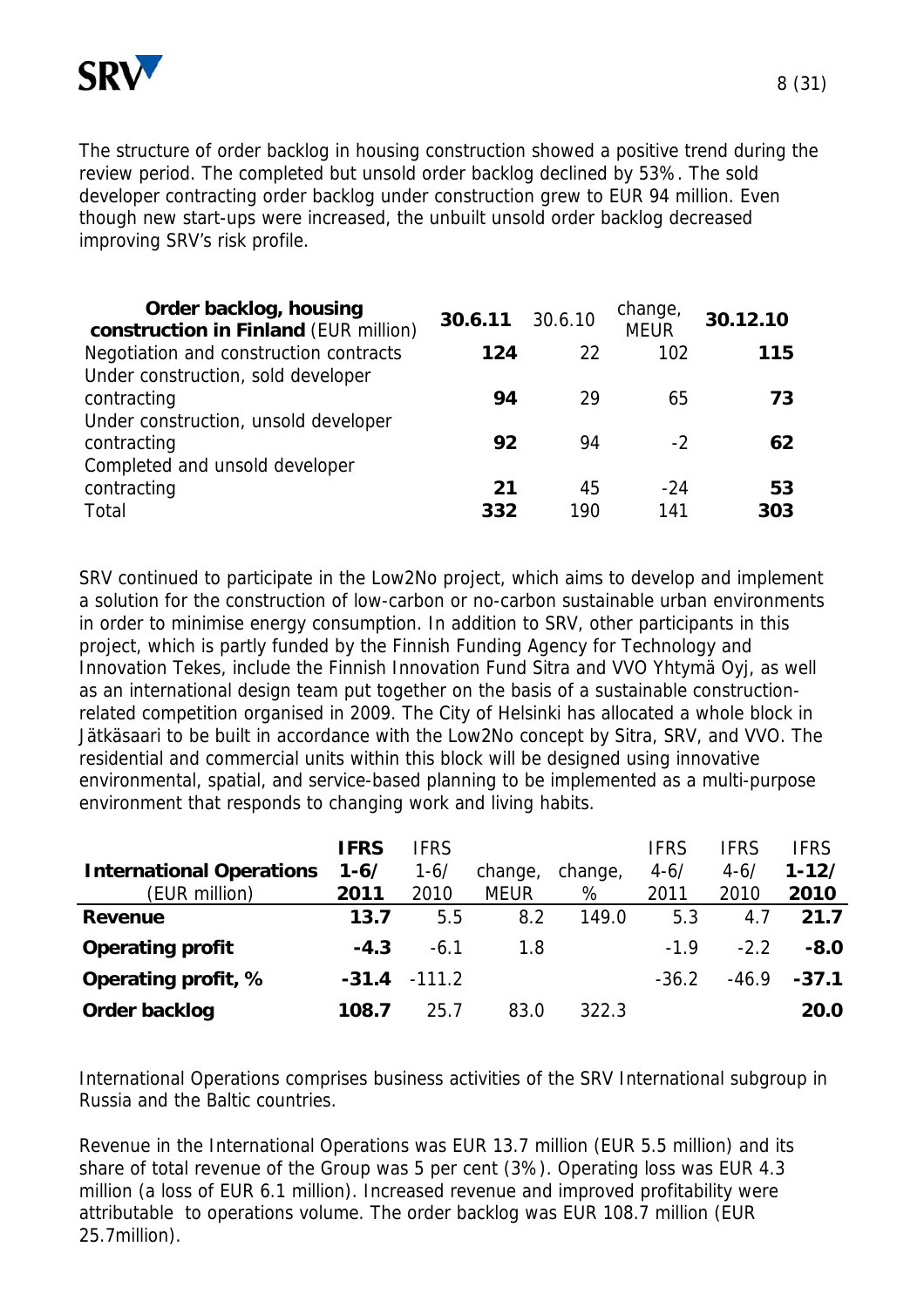

Revenue for the second quarter was EUR 5.3 million (EUR 4.7 million) and operating loss EUR 1.9 million (EUR 2.2 million).

# **Russia**

The OOO Pearl Plaza, jointly owned by SRV and the Shanghai Industrial Investment Company, made a decision in January concerning the first phase of the shopping centre project in St. Petersburg. The value of investment is approximately EUR 130 million and funding for the project mainly comes from China. SRV's ownership in this joint venture is 50 per cent. SRV will invest approximately EUR 20 million in the implementation of the first phase. At the same time, SRV signed a project management contract worth approximately EUR 100 million for the planning and construction of an 87 000  $m^2$  shopping centre. The shopping centre will be completed in spring 2013. The first letter of intent was signed with the Finnish Prisma supermarket operator SOK, who will lease 7 600  $m^2$  for a Prisma hypermarket. The building permit planning for the site was started immediately and the construction site's preparation work started in early April. The final building permit will be granted during the third quarter.

SRV continued the development of the Septem City project in St. Petersburg, which comprises 8.5 hectares of land in the Ohta region. The plans for the area include constructing a shopping centre, office, and business premises, as well as premises for hotel, restaurant, and entertainment services. This project will be implemented in several phases and the first phase will be to construct a shopping centre. The shopping centre concept has received preliminary approval and the process of detaching the first phase as its own legal structure has been initiated. SRV has invested approximately EUR 56.4 million in the acquisition of land areas and properties. The estimated amount of SRV's further investment in land acquisition is about EUR 4.5 million. Currently SRV has an 87.5 per cent ownership in the project, but it will decrease to 77.5 per cent once all the ownership arrangements have been finalised in accordance with the cooperation contract.

The development of the Eurograd logistics area in St. Petersburg continued. SRV has 49 per cent ownership in the Russian company that possesses a 24.9 hectare land area located north of St. Petersburg, in the immediate vicinity of the Ring Road. There are plans to build more than 100 000 square metres of logistics premises in several phases over the course of the next few years. The zoning of the area for logistics has been completed.

During the review period, SRV had a particular focus on the analysis and clarification of the investment sites of VTBC-Ashmore Real Estate Partners I in Moscow. The fund primarily invests in the construction of offices, commercial premises, hotels, and upscale housing in Moscow and St. Petersburg. SRV's share of the investment commitments in the first phase is EUR 20 million. The other investors involved in the fund are VTB Capital and Ashmore Group Plc ('Ashmore'), together with the funds they control, as well as the Finnish pension insurance companies Ilmarinen and Etera. VTB Capital and Ashmore act as sponsors and general partners of the fund. Their tasks include identifying investments and arranging financing for the projects. SRV acts both as an investor and project management contractor with respect to the fund, through which it expects to receive around EUR 200 million worth of project management contracts.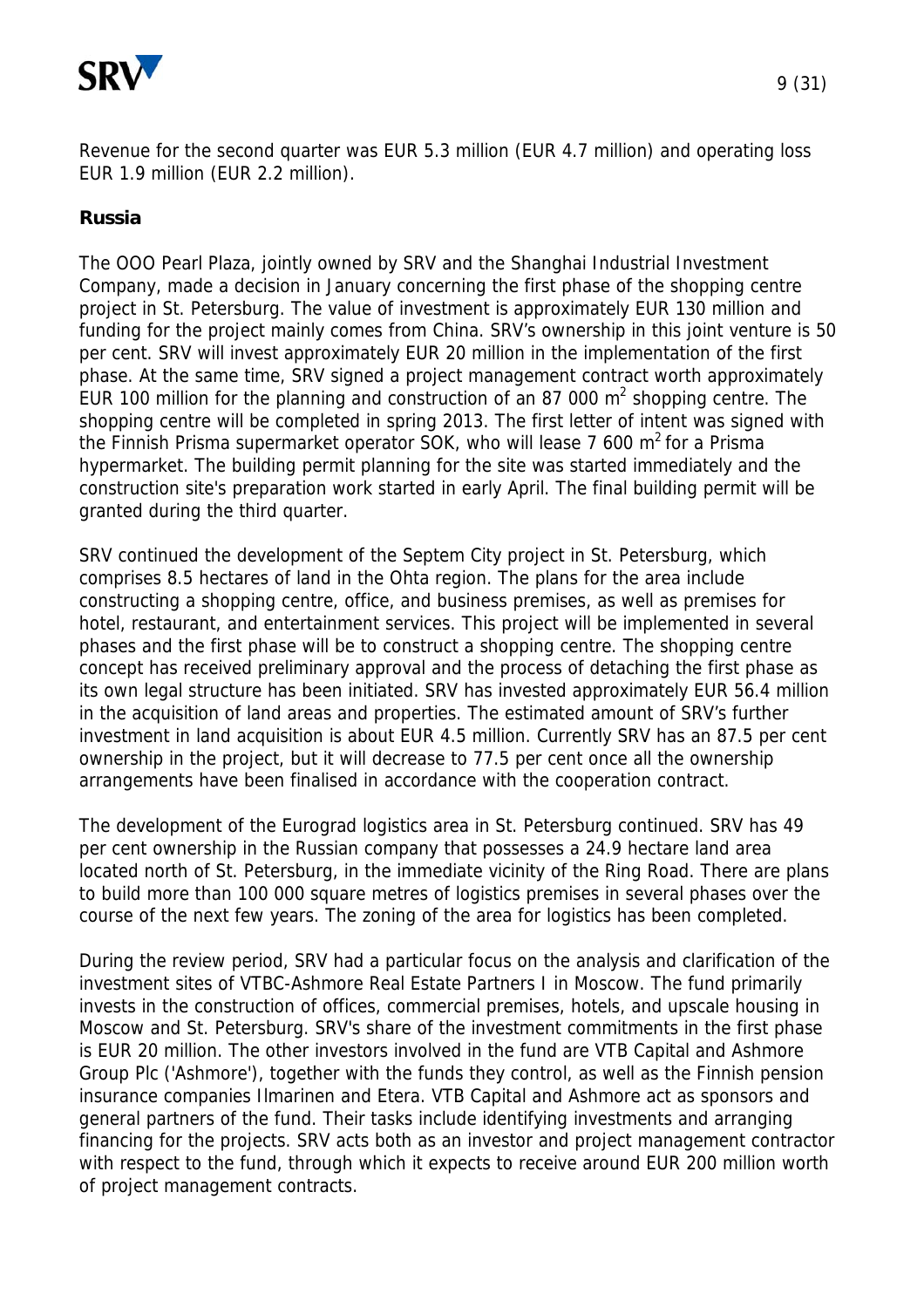

The offices of the Etmia II office and parking house project in the heart of Moscow have been fully leased. SRV's role in the project is to act as co-owner with a 50 per cent stake and was responsible for the construction as project management contractor.

The financing of the Mytishi shopping centre project in the Moscow region has not advanced, and the implementation possibilities of alternative concepts are being studied. The majority owner of the project is the Finnish real-estate investment company Vicus, with a 75 per cent stake. SRV owns 25 per cent of the shopping centre project and its total investments amount to EUR 7.5 million.

The renovation of the old Aeroport hotel at Sheremetyevo airport in Moscow was completed. In St. Petersburg, the renovation of 200 rooms in the Pulkovskaya Hotel continued and the renovation of the Pribaltiskaya Hotel's Aqua Park was started. All three hotels belong to the Wenaas Group. The projects are a continuation of cooperation already started in 2007.

In the city of Vyborg, five apartments in the Papula residential area were sold during the review period. A total of 22 housing units have been sold, while 16 units remained unsold at the end of the period. As a result of positive results from premarketing, a decision was made to start the second apartment building with 38 apartments. The construction will commence in late autumn. The project has all necessary approvals from authorities.

# **Baltic countries**

Business volumes in the Baltic countries were low. In Estonia, 2 (7) residential units were sold during the period. There were 15 (24) completed but unsold units at the end of the period.

In Latvia, the construction of the international school was in progress according to the construction contract between SRV and the International School of Latvia.

|                         | <b>IFRS</b> | <b>IFRS</b> |                 |      | <b>IFRS</b> | <b>IFRS</b> | <b>IFRS</b>   |
|-------------------------|-------------|-------------|-----------------|------|-------------|-------------|---------------|
| <b>Other Operations</b> | $1 - 6/$    | $1 - 6/$    | change, change, |      | $4 - 6/$    | $4 - 6/$    | $1 - 12/$     |
| (EUR million)           | 2011        | 2010        | <b>MEUR</b>     | %    | 2011        | 2010        | 2010          |
| Revenue                 | 6.3         | 5.0         | 1.3             | 25.6 | 3.1         | 2.5         | 10.3          |
| <b>Operating profit</b> | $-2.7$      | $-2.8$      | 0.1             |      | $-1.7$      |             | $-1.6$ $-5.9$ |

Other operations comprise mainly the businesses of SRV Group Plc and SRV Kalusto Oy (equipment).

Revenue of Other Operations during the review period was EUR 6.3 million (EUR 5.0 million) and operating loss was EUR 2.7 million (a loss of EUR 2.8 million). The positive trend in revenue was attributable to higher operation volumes. During the review period, EUR 2.5 million of development expenses of SRV's projects was recorded as costs (EUR 1.3 million). Revenue for the second quarter was EUR 3.1 million (EUR 2.5 million) and operating loss EUR 1.7 million (EUR 1.6 million) The operating profit for the second quarter was affected by the increase of development expenses to EUR 1.6 million (EUR 0.9 million).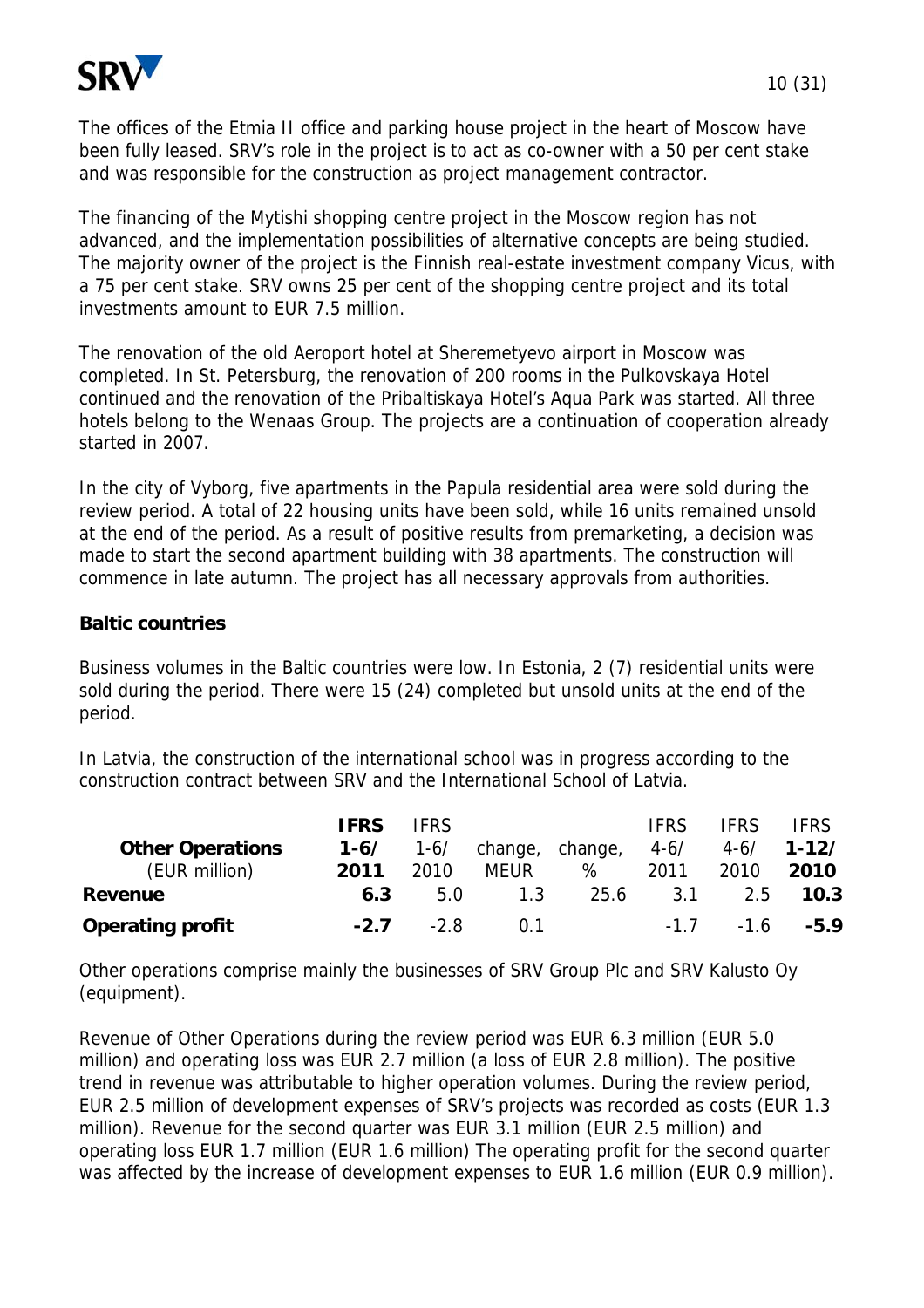

# **Group project development**

SRV's proposal for implementing the Kalasatama Centre project in Helsinki moved forward. The Helsinki City Board elected SRV as the winner of the competitive bidding for the implementation of the site. According to SRV's plans, the total floor area of the Kalasatama Centre is 176 000 m<sup>2</sup>, divided into residential units (86 000 m<sup>2</sup>), business and service premises (55 000 m<sup>2</sup>), office spaces (14 000 m<sup>2</sup>), and hotel premises (10 000 m<sup>2</sup>). The construction of an 11 000  $m^2$  social and health care service centre for the City is also included in the project. The implementation contract will be signed in August.

The local plan changes related to SRV's residential tower plans in Espoo's Keilaniemi area go under review by the Espoo City Planning Committee in April. The plans for the site include some 72 000  $m^2$  for apartments and 9 000  $m^2$  for commercial premises.

SRV is developing a regional development project in connection with the future Niittykumpu metro station in cooperation with the Mutual Pension Insurance Company Varma and Sato Corporation. The City of Espoo granted a planning reservation for the project in June 2010. The plans for the area mainly comprise housing construction as well as a shopping centre. The overall size of the area to be developed is approximately 140 000  $m^2$ . This includes some 80 000 m<sup>2</sup> of city land covered by the planning reservation, of which SRV's share is one third. As part of the development project, SRV has purchased the Niittytori shopping centre. The local plan for the area will include the right to build approximately 15 000  $m^2$  of housing.

SRV has started the construction of an office building complex at Derby Business Park located in Perkkaa, Espoo. The site includes three office buildings (20 000  $m^2$ ) that will house, among others, the Siemens headquarters for Finnish operations and the headquarters of SRV. As part of the project, the former Siemens headquarters building, purchased through a joint venture by SRV, Sato Corporation, and the Mutual Pension Insurance Company Varma, will be re-developed into a building suitable for housing construction. The local plan changes for the area are pending. The target for residential floor area is 110,000-120,000 m<sup>2</sup>. The plan proposal is expected to be handled by the City Planning Committee in the autumn of 2011.

# **Financing and financial position**

Net operational cash flow was EUR -43.5 million negative (EUR -27.8 million in January-June 2010). The weakening of the cash flow during the review period was attributed to the increase of inventories. The Group's inventories were EUR 360.9 million (EUR 302.1 million), the share of land areas and plot-owning companies being EUR 196.3 million (EUR 174.0 million). The Group's invested capital amounted to EUR 446.5 million (EUR 384.9 million).

At the end of the review period, the Group's financing reserves totalled EUR 138 million, of which the Group's cash assets amounted to EUR 20.5 million, the amount of open-ended account limits and committed undrawn financing reserves and commitments amounted to EUR 97.3 million and withdrawable housing company credits related to RS projects amounting to EUR 20.6 million. The Group's net interest-bearing liabilities were EUR 263.5 million (EUR 263.5 million) on 30 June 2011. Net financing expenses totalled EUR 0.7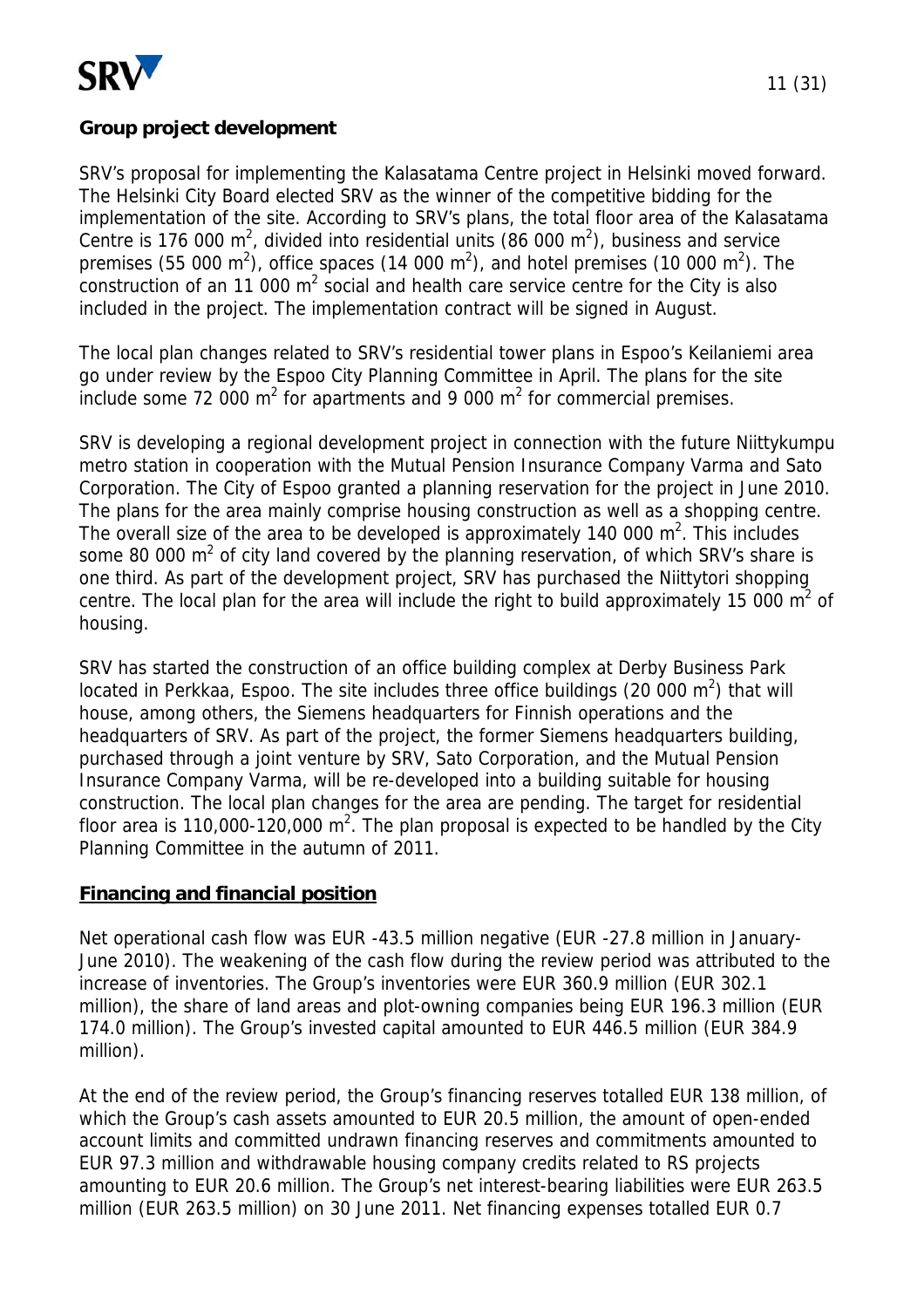

million. The financing expenses were affected by the gains from interest rate swaps, exchange rate gains and financial incomes from associated companies.

Investments in SRV's developer contracting RS housing projects in Finland including completed, unsold projects, total around EUR 95.9 million. SRV estimates that the completion of these projects requires another EUR 81.4 million. Undrawn housing corporate loans related to RS projects totalled EUR 91.3 million. Investments in the business premises projects on a developer contracting basis total EUR 32.7 million. Investments in the completed international projects total EUR 41.3 million, of which unsold residential projects in Estonia amount to EUR 1.0 million, and EUR 2.1 million in Vyborg. EUR 38.2 million is invested in the Etmia office project.

Equity ratio was 31.7 per cent (35.1%). The change in the equity ratio and net liabilities was affected by the increase in inventories and the EUR 2.5 million derivative agreement signed by SRV with Nordea Bank Ab for 552,833 SRV Group Plc's shares which are considered equal to treasury shares held by the company. The Group's shareholders' equity totalled EUR 162.5 million (EUR 152.2 million on 30 June 2010). The return on investment was 1.4 per cent (2.1%) and the return on equity was 1.3 per cent negative (0.1%).

# **Investments**

The Group's investments totalled EUR 2.8 million (EUR 1.0 million) and were mainly related to the acquisition of machinery and equipment.

# **Unbuilt land areas, land acquisition commitments and land development agreement**

| <b>Land reserve</b>                                                                         | <b>Business</b> | <b>Housing</b> | <b>International</b> |              |
|---------------------------------------------------------------------------------------------|-----------------|----------------|----------------------|--------------|
| 30.6.2011                                                                                   | construction    | construction   | <b>Operations</b>    | <b>Total</b> |
| Unbuilt land areas and land acquisition commitments                                         |                 |                |                      |              |
| Building rights <sup>*</sup> , $m2$                                                         | 226 000         | 292 000        | 856 000              | 1 374 000    |
| <b>Land development</b>                                                                     |                 |                |                      |              |
| agreements                                                                                  |                 |                |                      |              |
| Building rights <sup>*</sup> , $m^2$                                                        | 662 000         | 300 000        | 152 000              | 1 114 000    |
| * Building rights also include the estimated building rights/construction volume of unzoned |                 |                |                      |              |
| land reserves and land areas covered by agreements in projects that are wholly or partly    |                 |                |                      |              |
| owned by SRV                                                                                |                 |                |                      |              |

# **Group structure**

SRV is Finland's leading project management contractor that builds and develops commercial and business premises, residential units as well as infrastructure and logistics projects. Apart from Finland, the company operates in Russia and the Baltic countries. SRV Group Plc, the Group's parent company, is responsible for the Group's management, treasury, finance and administrative functions. The Property Development and Building Systems units support and serve all of the Group's business operations.

SRV's business segments are Domestic Operations, International Operations, and Other Operations. Domestic Operations comprises construction management operations of SRV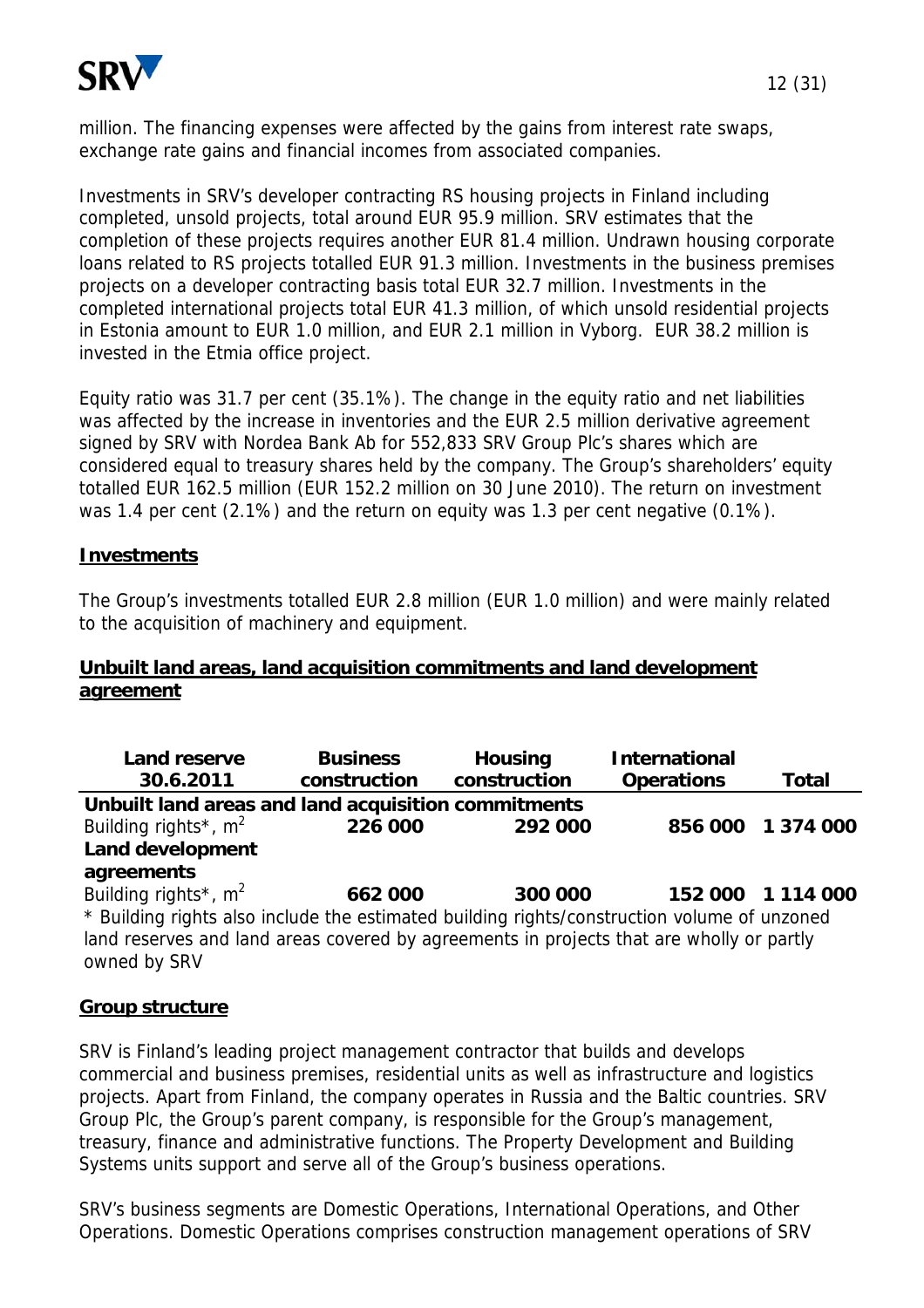

Construction Ltd and property development. Domestic operations has been divided into business premises including retail, office, logistics as well as earth and rock construction operations and housing construction. International Operations comprises the business activities in Russia and the Baltic countries. Other Operations consist primarily of the SRV Group Plc and SRV Kalusto Oy businesses.

#### **Changes in Group structure**

As of 1 January 2011, SRV merged Business Premises and Housing and Regional business areas in Finland. SRV Construction Ltd is responsible for domestic operations. SRV Asunnot Oy, representing housing business, was merged to SRV Construction Ltd as of 31 March 2011. On 31 May 2011, SRV acquired all shares of Maanrakennus Oy Laatutyö. The annual revenue of Laatutyö is 5 to 7 million Euros. The acquisition is part of SRV's strategy to increase infrastructure construction. In July, SRV acquired 100% ownership of its Estonian subsidiary SRV Kinnisvara AS.

# **Changes in the Group management**

Taneli Hassinen started as Group's Director, Communications and Marketing and member of the Corporate Executive Team at SRV Group Plc as of 15 March 2011.

#### **Personnel**

SRV had an average payroll of 828 (780) employees, of whom 601 (549) were white-collar. The parent company had an average staff of 45 (46) white-collar employees. At the close of the review period, the Group had 966 (835) employees, of whom 46 (47) were employed by the parent company. 152 (135) employees work in subsidiaries abroad. At the end of the review period, SRV had a total of 118 (86) trainees working in summer jobs and in work training as well as students working on their thesis or diploma in the Group's operations in Finland.

| Personnel by business area | 30.6.2011 | 30.6.2010 | Share of Group<br>personnel,<br>30.6.2011, % |
|----------------------------|-----------|-----------|----------------------------------------------|
| Domestic operations        | 712       | 598       | 73.7                                         |
| International operations   | 164       | 152       | 17.0                                         |
| <b>Other Operations</b>    | 90        | 85        | 9.3                                          |
| Group, total               | 966       | 835       | 100.0                                        |

The Board of Directors of SRV Group Plc decided on 17 February 2011 on a new long-term share-based incentive plan for the SRV Group key personnel. The Plan is directed to approximately 70 employees. The Plan is valid for the years 2011–2016, and the potential reward from the Plan is based on the increase in SRV Group Plc's share price. The Plan is carried out as share bonus rights. Their value is based on the price development of SRV's shares. The maximum total amount of bonus rights granted is 2,000,000.

According to the incentive plan terms half of the value increase calculated from the price development of SRV's share is given to the key employees in SRV's shares and half is paid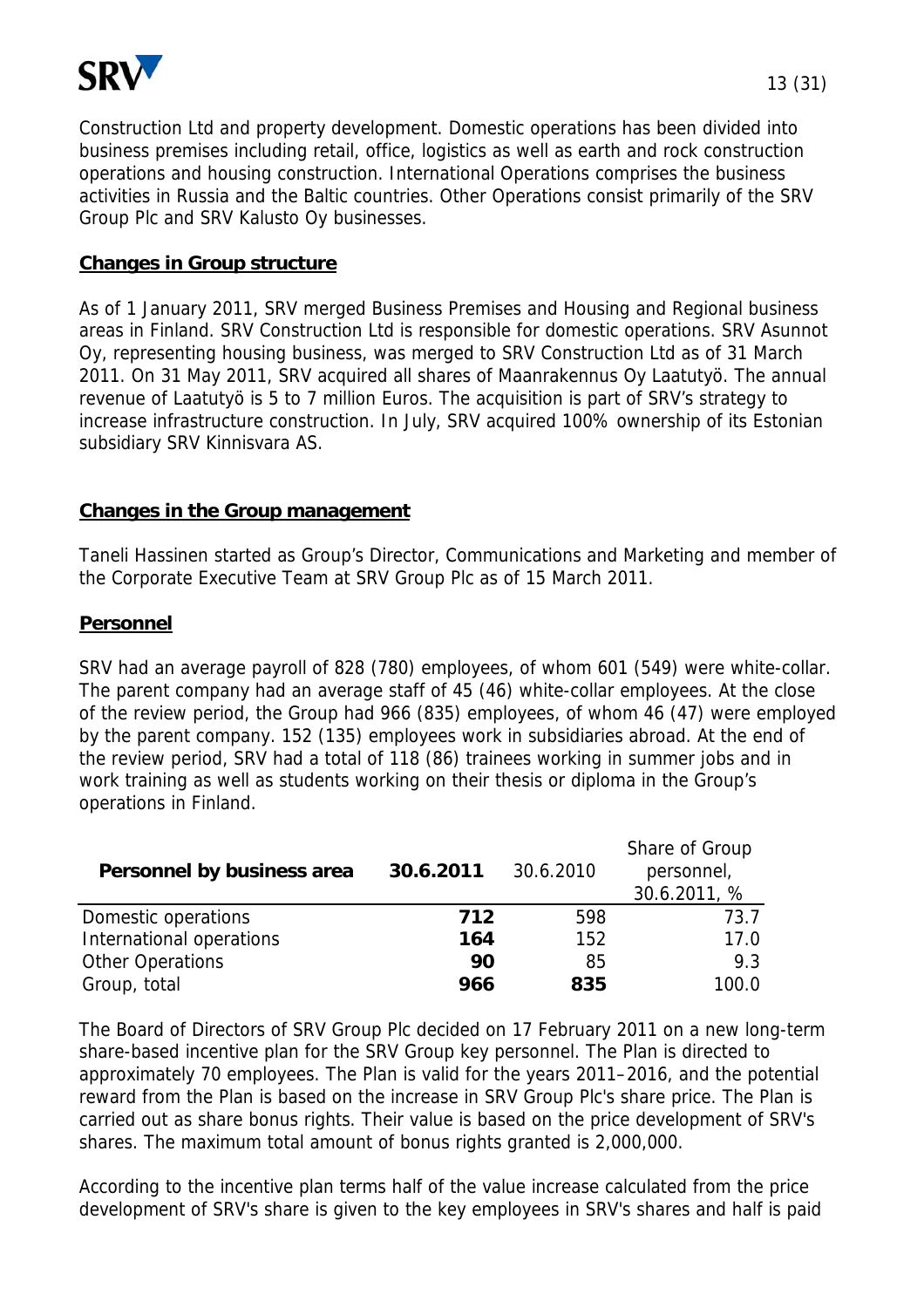

in cash for taxes arising from the bonus. There is a restriction concerning the transfer of shares and a restriction period.

Based on the plan, 1,688,000 bonus rights have been granted totalling a theoretical market value of around EUR 2.3 million on 16 February 2011. The theoretical market value is calculated by the Black & Scholes model used for pricing options with the following criteria: share price EUR 7.43, reference share price EUR 6.81, risk-free interest rate 2.5% and volatility 33 per cent.

# **Outlook for construction**

The recovery of the world economy continues, but it is unstable. The European Central Bank has increased the interest rate to 1.5 per cent, but the pressure still remains for further increases. The expected growth of the Finnish economy is 4 per cent in 2011.

The start-ups of building construction are predicted to increase around 4% this year. The total number of building permits went down in early 2011. Construction cost index is in clear upswing. Employment in construction will somewhat improve this year.

Strong consumer confidence and interest rates that are low for now have kept demand at a decent level in the housing market. Start-ups this year equal the long term annual housing needs, i.e. around 34,000 housing units. On a longer perspective, the need for residential construction is sustained for instance by migration to growth centres and smaller households. However, the growth in demand is estimated to slow down. Moreover, prevailing economic situation and employment rate as well as higher interest rates create uncertainties in the housing sales.

Weak employment trends, increased interest rates, or disruptions in the global economy caused by crises may have negative short-term effects on the housing market. In the longer term, trends such as migration to population growth centres and the smaller size of households will increase the need for housing construction.

Commercial and office real-estate markets remained low and the vacancy rates of office spaces are particularly high. This year slightly more commercial and office buildings will be started than last year, but the number is estimated to go down again next year.

Call for renovation continues to be good this year. The growth of the building stock, its ageing and the modernization of technical standards will maintain the volume of renovation works in years to come. The weakening of the outlook for civil engineering construction is will even out next year when the ongoing infrastructure projects start to affect.

The economy in the Baltic countries is estimated to strengthen this year. The accelerated inflation may jeopardise the development of domestic demand in Estonia and Lithuania, in particular. Activity in the construction sector and real-estate market remains at a low level.

The Russian economy has turned into a slow growth. GNP is estimated to grow around 5.5% in 2011 as private consumption accelerates the recovery. The changes in oil price estimates is predicted to increase the governments income by nearly 20% more than budgeted. Inflation has gobbled up the growth of real wages. Investment activity is expected to revive in the real-estate market in 2011.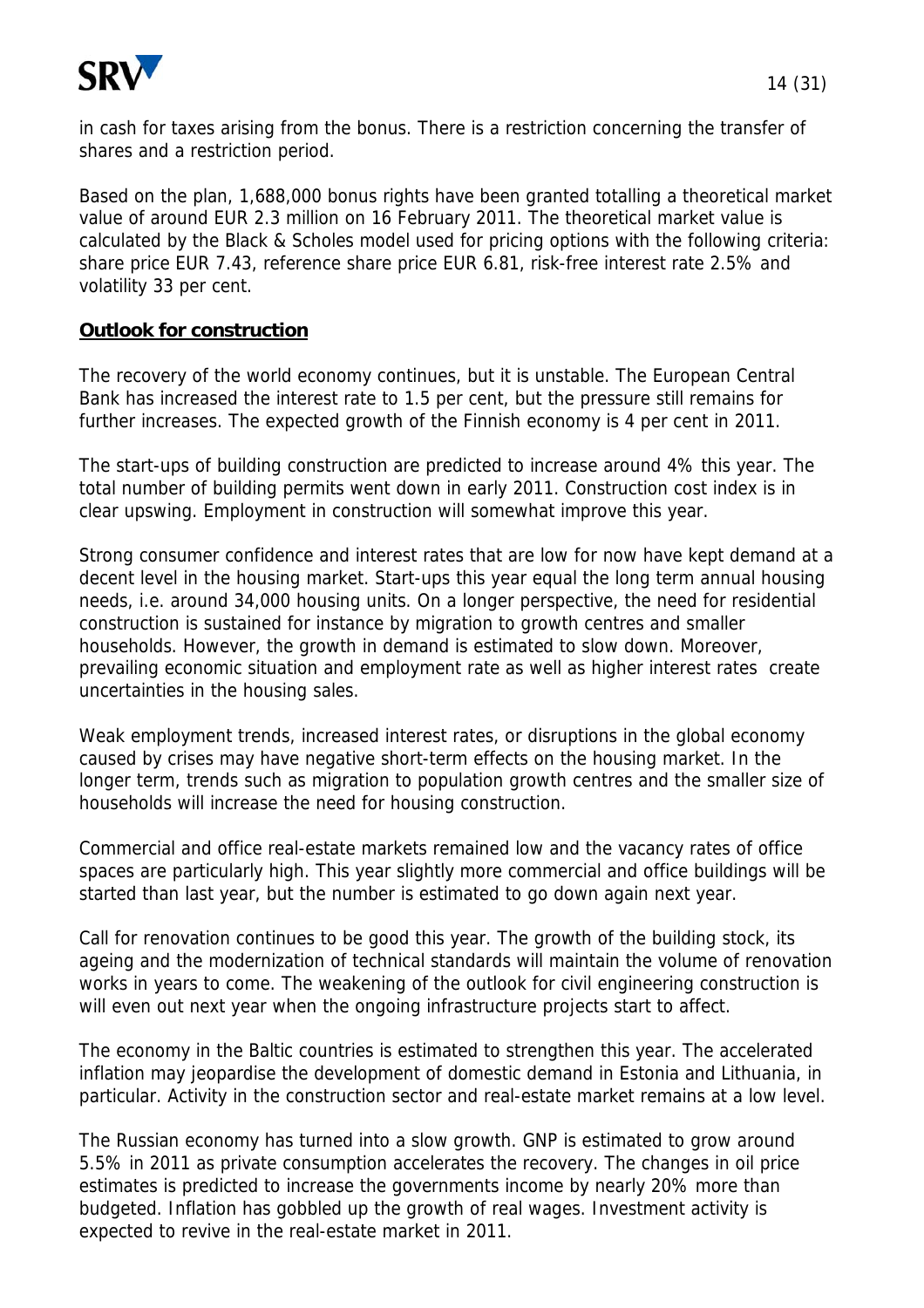

#### **Risks, risk management and corporate governance**

General economic trends and changes in customers' operating environments have an immediate effect on the construction and property markets. This may change, among other things, the development of SRV's order backlog volume and operational profitability as well as prolong the time that SRV's equity is tied to projects. A change in the general interest level has a direct impact on both SRV's cash flow from operating activities and financing costs. The general economic trend is unstable and the global governmental financal crisis creates uncertainty to economic development. Demand for property investments has remained weak. Interest rates are still low, but pressures to raise rates exist. compared to pre-recession times, the availability of credit from banks is lower and loan margins are clearly higher. Property values face pressures and the number of property transactions and, in particular, new large-scale project start-ups, remains low due to difficulties in securing financing.

SRV's revenue is generated by construction projects, and the company's result depends on the profitability of individual projects as well as their progress. Fierce competition for new orders in the construction sector may affect the volume and profitability of SRV's new order backlog. In developer contracting projects, recognition of revenue is based mainly on the Completed Contract method. Revenue recognition depends on the percentage of sold premises in delivered projects. Delivery schedule of developer contracting projects can affect essentially on the development of revenue and profit for the financial year and the quarters. Project sales are affected by factors such as the availability of financing for the buyer and occupancy rate. When sales are delayed, the recognition of revenue and operating profit is delayed correspondingly. Postponed start-ups of developer contracting projects increase the level of development expenses, which are recorded as costs. The slowdown in housing sales will increase sales and marketing costs and interest expenses in developer contracting housing production. After a rapid decline, housing sales have recovered in Finland. Rise in interest rates create a significant risk relating to housing demand.

SRV's revenue is generated by construction projects, and the company's result depends on the profitability of individual projects as well as their progress. Fierce competition for new orders in the construction sector may affect the volume and profitability of SRV's new order backlog. In developer contracting projects, recognition of revenue is based mainly on the Completed Contract method. Revenue recognition depends on the percentage of sold premises in delivered projects. Delivery schedule of developer contracting projects can affect essentially on the development of revenue and profit for the financial year and the quarters. Project sales are affected by factors such as the availability of financing for the buyer and occupancy rate. When sales are delayed, the recognition of revenue and operating profit is delayed correspondingly. Postponed start-ups of developer contracting projects increase the level of development expenses, which are recorded as costs. The slowdown in housing sales will increase sales and marketing costs and interest expenses in developer contracting housing production. After a rapid decline, housing sales have recovered in Finland while remaining virtually at a standstill in Estonia.

Construction is subject to significant cost risks relating to subcontracting and deliveries, and the control of these underlines the need for long-term planning. A weak economic cycle increases financial risks relating to subcontractors. Construction sector has implemented an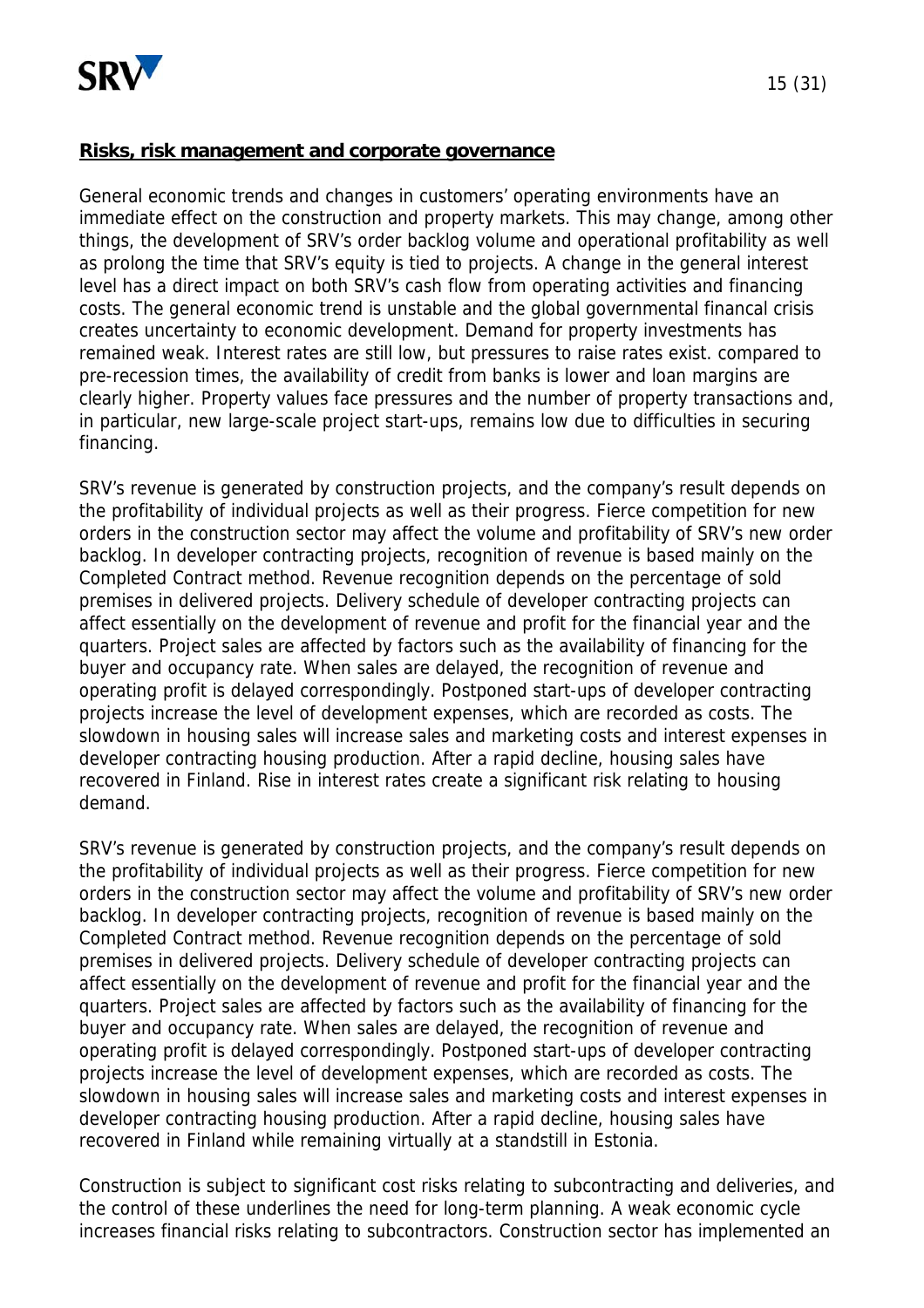

invert value added tax policy. As new procedure it requires reinforced accuracy from administration. SRV's contracting model requires skilled and competent personnel. Warranty and liability obligations related to construction can span up to ten years. Construction costs in many materials are rising. The swift growth in residential construction has hampered the availability of purchases in adjusted production chains. SRV is involved in some arbitration and legal proceedings. SRV's management believes that the cases or their outcome do not have a significant impact on SRV's financial result.

Besides land acquisition risks, property projects face other challenges, such as those related to the outcome of zoning, soil conditions, financing, commercialisation of projects, partners, and the geographical location and type of project. SRV measures its land reserves at cost of acquisition according to IFRS standard. If the cost of acquisition, added with construction costs, is lower than the fair value of the property, the value of the property will be reduced. In accordance with its strategy, SRV has focused on developer contracting projects and has increased its land acquisition in Finland and Russia, in particular. Availability of property financing affects the progress and start-up decisions of development projects.

The financial risks connected with SRV's operations are interest rate, currency, liquidity and contractual party risks, which are discussed in more detail in the Notes to the Financial Statements 2010. Currency risks are divided into transaction risks and translation risks. Transaction risks are related to currency-denominated business and financing cash flows. The accounting effects of translation risks are shown in the translation differences of equity in the consolidated figures in investments made in foreign.

Liquidity risks may have an effect on the Group's earnings and cash flow if the Group is unable to ensure sufficient financing for its operations. SRV maintains adequate liquidity by means of efficient management of cash flows and solutions linked to it, such as binding lines of credit that are valid until further notice. The company has a long-term liquidity arrangement (EUR 100 million), which mature partly in 2012 and partly in 2013. The company's financing agreements contain customary terms and conditions. The financial terms and conditions of the agreements concern the equity ratio.

The Group's risk management is carried out in line with the Group's operations system and control is exercised in accordance with the Group strategy approved by the Board of Directors of the Group's parent company. SRV also makes every effort to cover operational risks by means of insurance and contractual terms.

 A more detailed account of SRV's risks, risk management and corporate governance policies has been disclosed in the 2010 Annual Report and Notes to the Financial Statements.

#### **Corporate governance and resolutions of general meetings**

The Annual General Meeting of SRV Group Plc was held on 15 March 2011. The AGM adopted the financial statements and granted release from liability to the members of the Board of Directors and the Presidents and CEOs. A dividend of EUR 0.12 per share was declared. The dividend was paid on 25 March 2011. Mr Ilpo Kokkila was elected chairman of the Board of Directors and Mr Arto Hiltunen, Mr Olli-Pekka Kallasvuo, Mr Timo Kokkila,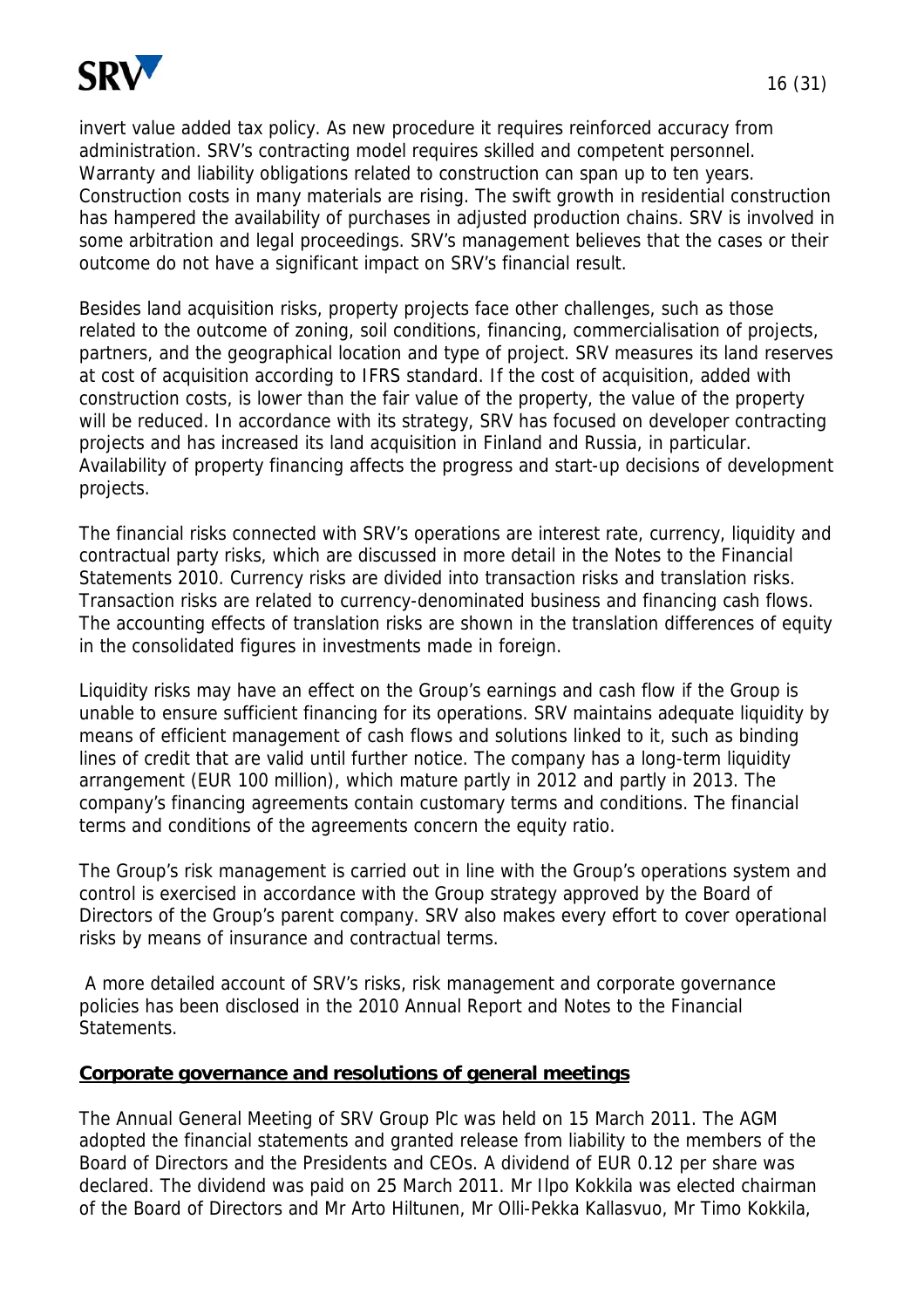

The general meeting authorised the Board of Directors to decide on the acquisition of the company's own shares, using the company's unrestricted equity. The Board was authorised to acquire a maximum of 3,676,846 own shares, however, in such a manner that the number of shares acquired on the basis of this authorisation when combined with the shares already owned by the company and its subsidiaries, does not at any given time exceed 3,676,846 shares, or 10 per cent of all shares of the company. Based on this authorisation, the Board may acquire a maximum of 3,676,846 shares of the company in public trading arranged by Nasdaq OMX Helsinki Oy at a market price valid at the moment of acquisition, and a maximum of 2,400,000 shares of the company in public trading arranged by Nasdaq OMX Helsinki Oy or otherwise at a maximum price of EUR 4.45 per share, the maximum being, however, 3,676,846 shares. The aforementioned authorisations include the right to acquire own shares otherwise than in proportion to the holdings of the shareholders. Based on these authorisations, the shares can be acquired in single or multiple parts.

The general meeting authorised the Board of Directors to decide on the issue of new shares or the transfer of treasury shares against payment or without consideration. This authorisation includes the right to issue new shares or to transfer the treasury shares in deviation from the shareholders' pre-emptive subscription right under the terms of the Companies Act. This authorisation is in force for two years from the decision of the meeting.

In its organisational meeting on 15 March 2011, the Board of Directors elected Olli-Pekka Kallasvuo vice chairman of the Board, Matti Mustaniemi chairman of the Audit Committee, Olli-Pekka Kallasvuo and Timo Kokkila members of the Audit Committee, Arto Hiltunen and Ilkka Salonen members of the Nomination and Remuneration Committee and Ilpo Kokkila chairman of the Nomination and Remuneration Committee.

#### **Shares and shareholders**

SRV Group Plc's share capital is EUR 3,062,520. The share has no nominal value and the number of shares outstanding is 36,768,468. The company has one class of shares. SRV had a total of 5,900 shareholders on 30 June 2011.

The company received the following flagging notification during the review period.

Bank AB (publ) announced that as a result of the transaction on 15 March 2011 its holding of SRV Group Plc's shares and voting rights fell below 1/20 and Nordea Pankki Suomi Oyj's holding of SRV Group Plc's shares and voting rights exceeded 1/20.

According to Nordea Bank AB's (publ) notification the portion of ownership of shares and voting rights of Nordea Group in SRV Group Plc has fallen below 1/20 as a result of the transactions on 11 April 2011. Nordea Pankki Suomi Oyj sold all 1,909,483 SRV Group Plc's shares it had owned to Nordea Bank AB (publ) on 11 April 2011. On 11 April 2011, Nordea Bank AB (publ) sold 1,356,650 SRV Group Plc's shares as a part of the total return swap described in the flagging notification of 5 January 2011 to SRV Group Plc.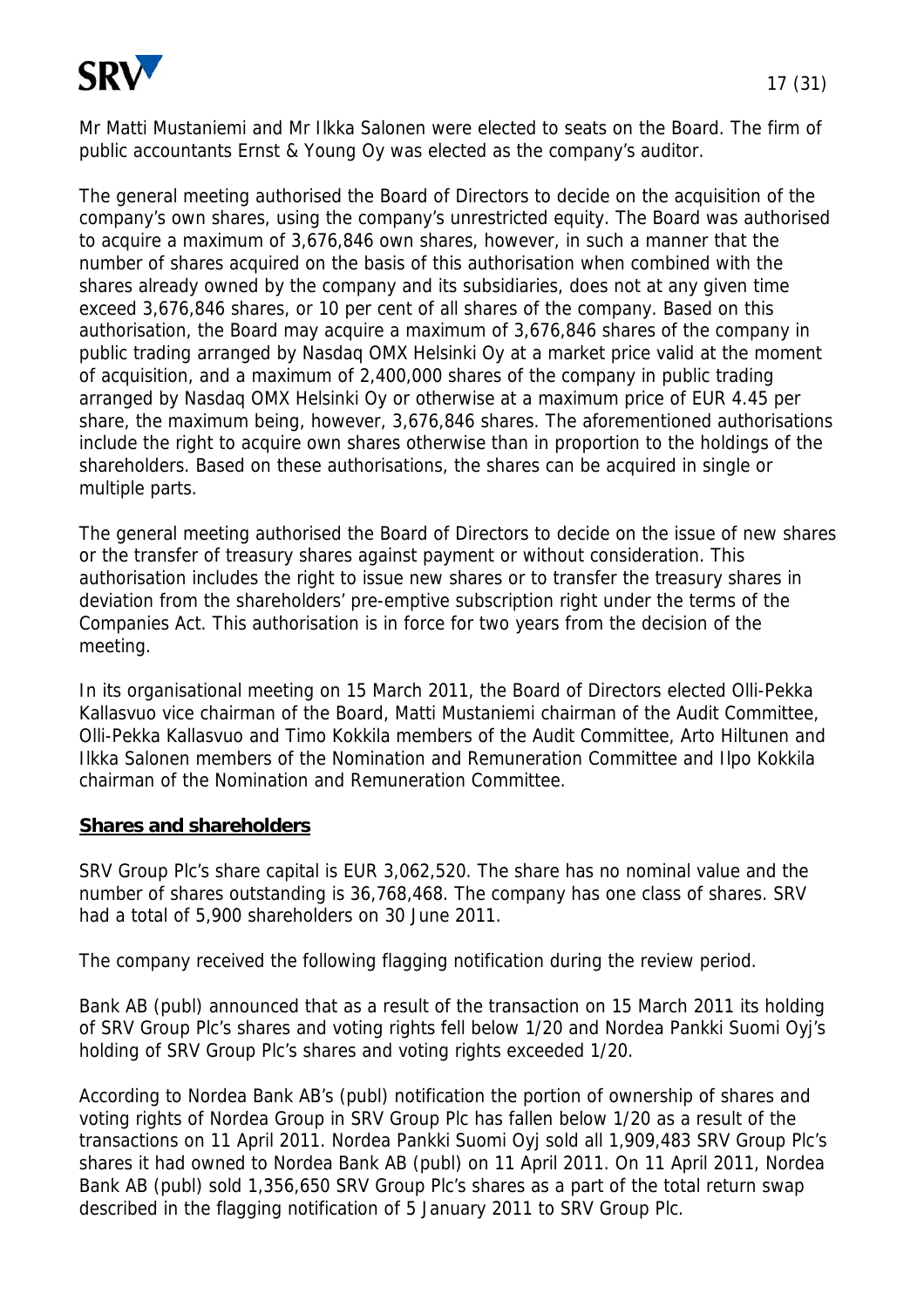

SRV Group Plc's ownership of the company's own shares exceeded momentarily 1/20 on 11 April 2011. On 11 April 2011, SRV realized part of a derivatives contract concluded between the company and Nordea Bank AB (publ.) on 5 January 2010 in respect of 1,356,650 company shares for EUR 4.45 per share. In deviation from shareholders' pre-emptive rights, SRV implemented a directed share issue in which 1,500,000 million shares were offered for subscription at a price of EUR 6.60 per share. The share issue was subscribed immediately. The arrangement increased SRV's equity capital by EUR 9.9 million. After the share issue, SRV's holding of its own shares fell below 1/20.

The share closing price at OMX Helsinki at the end of the review period was EUR 6.00 (EUR 6.63 on 31 December 2010). The highest share price in the review period was EUR 7.43 and the lowest was EUR 5.60. The change in the all-share index of the Helsinki Stock Exchange (OMX Helsinki) during the same period was -6.9 per cent and the OMX Industrial and Services index -12.3 per cent.

At the end of the review period, the company had a market capitalisation of EUR 213.1 million, excluding the Group's own shares. About 7.6 million shares were traded during the review period and the trade volume was EUR 48.1 million.

At the end of the review period, SRV and Nordea had derivative contract (total return swap) for 552,833 SRV's shares on a price of EUR 4.45 per share (totaling EUR 2.5 million). These shares are considered equal to treasury shares held by the company. As the contract matures, the shares will be sold to SRV Group Plc or an entity named by SRV. The market capitalisation of the shares was EUR 3.3 million at the end of the review period.

At the end of the review period, SRV Group Plc held 1,244,928 its own shares, taking the derivative contract into consideration (3.4 per cent of the total number of the company's shares and voting rights). On 2 August 2011 the Group held 1,244,928 shares (3.4 per cent of the total number of the shares and voting rights).

# **Financial targets**

As SRV's medium term aim, the Board of Directors has set the achievement of annual average growth of approximately 15 per cent in Group revenue and annual average growth of over 30 per cent in revenue from International Operations. SRV aims to increase the level of operating profit and, in the medium to long term, to achieve an operating margin of 8 per cent. In addition, the company aims to maintain an equity ratio of over 30 per cent. Realisation of the sales of developer contracting projects has a substantial effect on the development of profitability.

# **Events after the end of the review period**

In July, SRV and Ilmarinen Mutual Pension Insurance Company signed a contract concerning the construction of new premises for Finnair in the Helsinki-Vantaa airport area. The total floor area of the new building is around 70,000 square meters, of which 22,400 square meters is offices.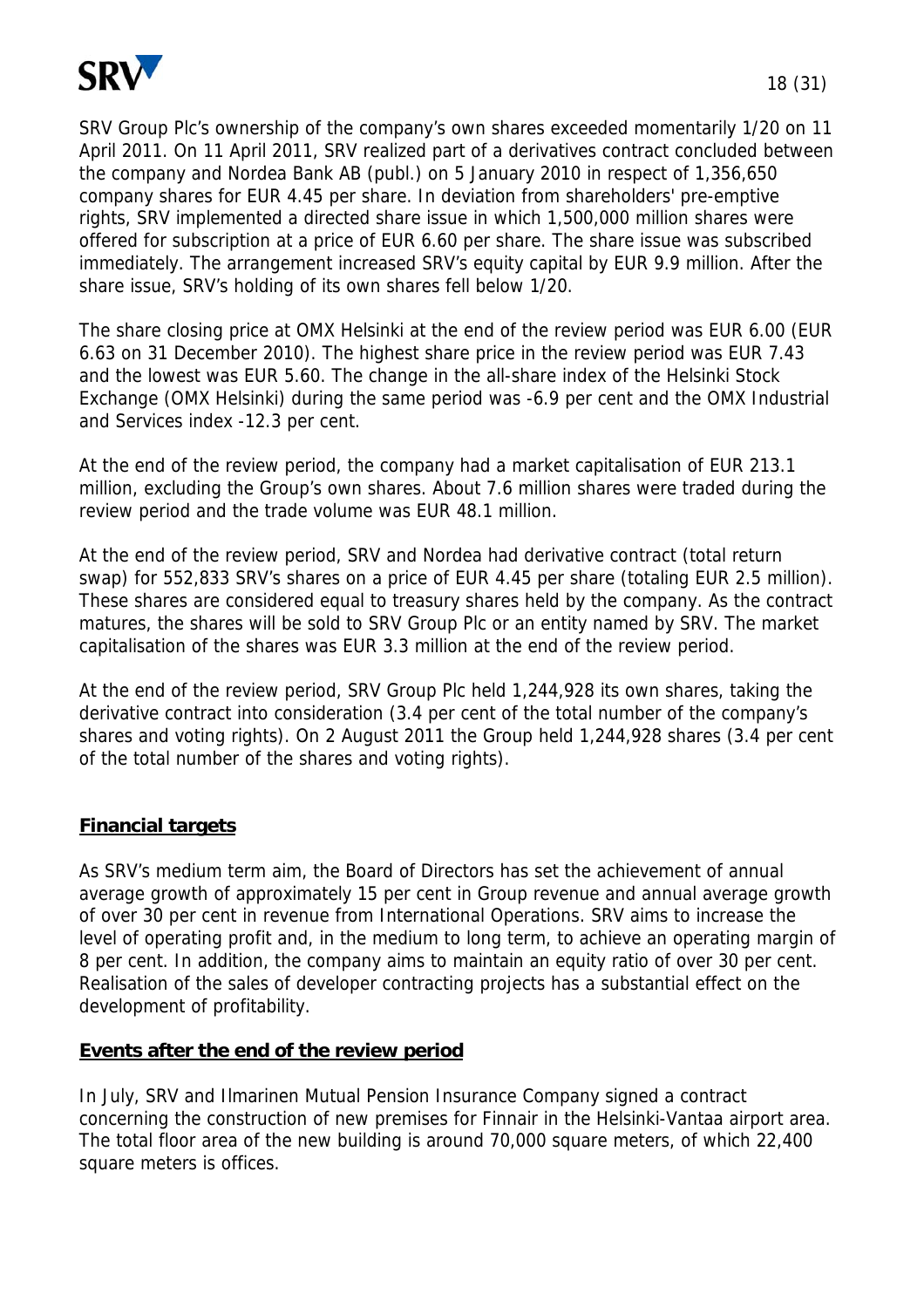

#### **Previous outlook for 2011**

17 February 2011

Revenue and profit before taxes in 2011 are expected to exceed the previous year's level.

#### **Outlook for 2011**

SRV adjusts its outlook for the whole year 2011 regarding revenue and operational profitability. The allocation and development of revenue and profitability is due to the fact that the completion of developer contracting residential production and building up of the international order backlog accumulate towards the latter part of the year.

Revenue is estimated to total EUR 650 million (EUR 484.4 in January-December 2010) and the profitability of both domestic and international operations is estimated to improve during the second half of the year compared to the first half of 2011. The outlook for the whole year is maintained and profit before taxes is expected to exceed the previous year's level.

Espoo 2 August 2011

Board of Directors

All forward-looking statements in this review are based on the management's current expectations and beliefs about future events, and actual results may differ materially from the expectations and beliefs such statements contain.

For further information, please contact:

Jukka Hienonen, CEO, Tel. +358 201 455 213 Hannu Linnoinen, Senior Executive Vice President, CFO, Tel. +358 201 455 990 or +358 50 523 5850 Taneli Hassinen, Director Communications, Tel. +358 201 455 208 +358 40 504 3321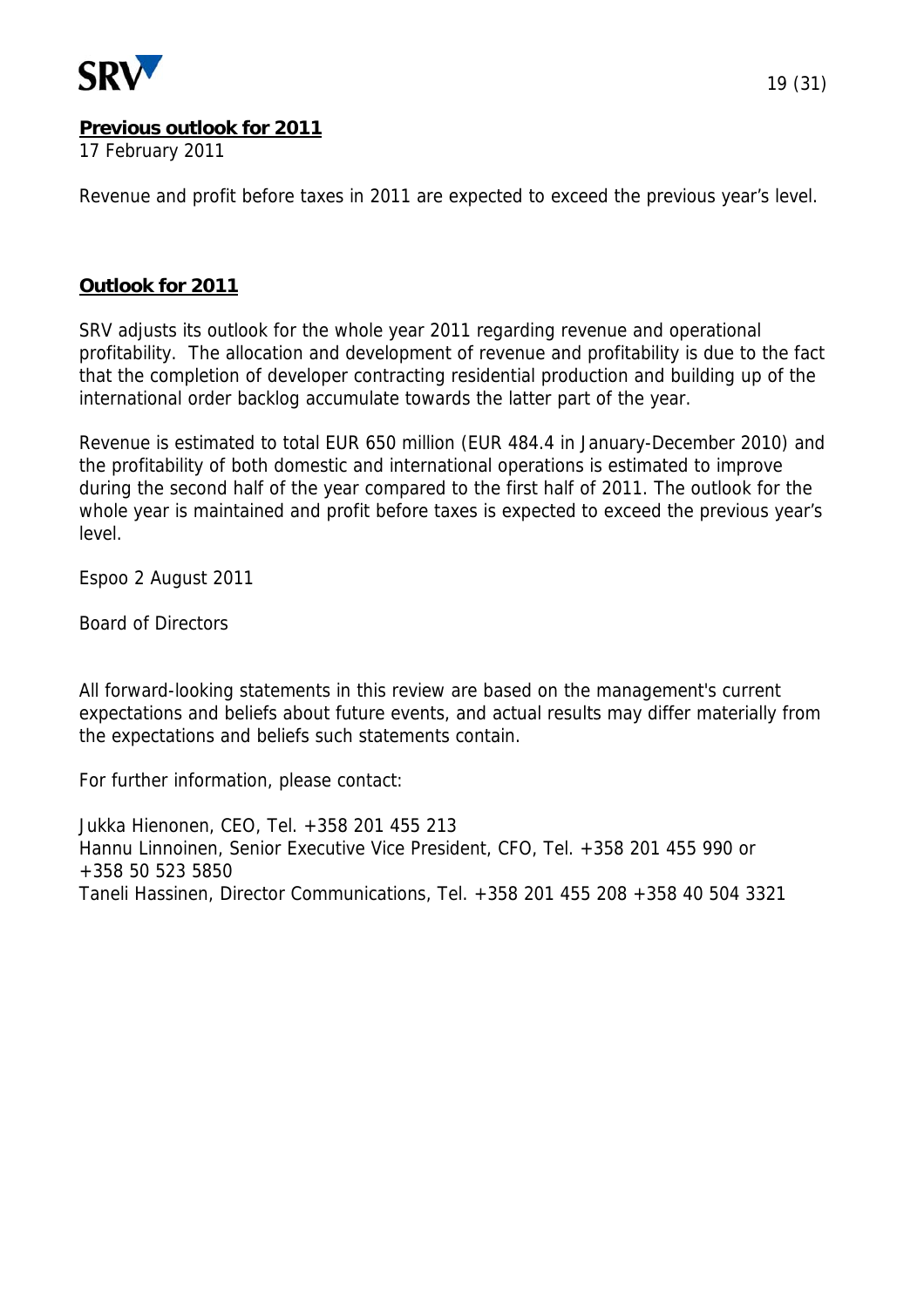

# **Key figures:**

|                                              |                    | <b>IFRS</b>                  | <b>IFRS</b>   | <b>IFRS</b>    | <b>IFRS</b>              | <b>IFRS</b> |
|----------------------------------------------|--------------------|------------------------------|---------------|----------------|--------------------------|-------------|
|                                              |                    | $1 - 6/$                     | $1 - 6/$      | $4 - 6/$       | $4 - 6/$                 | $1 - 12/$   |
|                                              |                    | 2011                         | 2010          | 2011           | 2010                     | 2010        |
| Revenue                                      | EUR million        | 269.2                        | 211.1         | 136.6          | 117.3                    | 484.2       |
| Operating profit                             | <b>EUR million</b> | 0.7                          | 3.1           | $-0.3$         | 1.5                      | 12.5        |
| Operating profit, % of revenue               | $\%$               | 0.3                          | 1.5           | $-0.2$         | 1.3                      | 2.6         |
| Profit before taxes                          | <b>EUR million</b> | 0.0                          | 0.0           | $-1.7$         | $-0.1$                   | 7.9         |
| Profit before taxes, % of revenue            | $\%$               | 0.0                          | 0.0           | $-1.3$         | $-0.1$                   | 1.6         |
| Net profit attributable to equity holders of |                    |                              |               |                |                          |             |
| the parent company                           | <b>EUR million</b> | $-0.5$                       | 0.4           | $-2.1$         | 0.8                      | 6.4         |
| Return on equity <sup>1)</sup>               | $\%$               | $-1.3$                       | 0.1           |                |                          | 3.2         |
| Return on investment <sup>1)</sup>           | %                  | 1.4                          | 2.1           |                |                          | 4.1         |
| Invested capital                             | <b>EUR million</b> | 446.5                        | 384.9         |                |                          | 387.1       |
|                                              | %                  | 31.7                         |               |                |                          |             |
| Equity ratio                                 | <b>EUR million</b> |                              | 35.1<br>217.2 |                |                          | 35.2        |
| Net interest-bearing debt                    |                    | 263.5                        |               |                |                          | 222.8       |
| Gearing ratio                                | %                  | 162.2                        | 142.7         |                |                          | 141.7       |
| Order backlog                                | <b>EUR million</b> | 673.5                        | 604.4         |                |                          | 594.5       |
| New agreements                               |                    | 310.9                        | 327.3         |                |                          | 559.9       |
| Personnel on average                         |                    | 828                          | 780           |                |                          | 794         |
| Property, plant and equipment investments    | EUR million        | 2.8                          | 1.0           | 0.4            | 0.5                      | 2.3         |
| Property, plant and equipment                |                    |                              |               |                |                          |             |
| investments, % of revenue                    | %                  | 1.0                          | 0.5           | $-1.1$         | 0.4                      | 0.5         |
| Earnings per share, share issue adjusted     | <b>EUR</b>         | $-0.01$                      | 0.01          | $-0.06$        | 0.02                     | 0.19        |
| Equity per share, share issue adjusted       | <b>EUR</b>         | 4.51                         | 4.38          | $\blacksquare$ | $\overline{a}$           | 4.56        |
| Dividend per share, share issue adjusted     | <b>EUR</b>         | $\overline{\phantom{a}}$     |               |                | $\overline{\phantom{a}}$ | 0.12        |
| Dividend payout ratio                        | $\%$               | $\qquad \qquad \blacksquare$ |               |                | $\overline{\phantom{a}}$ | 63.2        |
| Dividend yield                               | $\%$               |                              |               |                | $\qquad \qquad -$        | 1.8         |
| Price per earnings ratio                     |                    |                              |               |                |                          | 34.9        |
| Share price development                      |                    |                              |               |                |                          |             |
| Share price at the end of the period         | <b>EUR</b>         | 6.00                         | 6.16          |                | $\overline{\phantom{a}}$ | 6.63        |
| Average share price                          | <b>EUR</b>         | 6.76                         | 6.40          |                |                          | 6.42        |
| Lowest share price                           | <b>EUR</b>         | 5.60                         | 5.50          |                | $\overline{\phantom{a}}$ | 5.50        |
| Highest share price                          | <b>EUR</b>         | 7.43                         | 7.14          |                |                          | 7.14        |
| Market capitalisation at the end of the      |                    |                              |               |                |                          |             |
| period                                       | <b>EUR million</b> | 213.1                        | 209.0         |                |                          | 224.8       |
| Trading volume                               | 1,000              | 7 5 6 3                      | 9 2 6 3       |                |                          | 12 114      |
| Trading volume                               | %                  | 21.9                         | 27.3          |                |                          | 35.7        |
| Weighted average number of shares            |                    |                              |               |                |                          |             |
| outstanding                                  | 1,000              | 34 530                       | 33 930        |                |                          | 33 923      |
| Number of shares outstanding at the end      |                    |                              |               |                |                          |             |
| of the period                                | 1,000              | 35 524                       | 33 9 26       |                | $\overline{\phantom{a}}$ | 33 901      |

1) In calculating the key ratio only the profit for the period has been annualised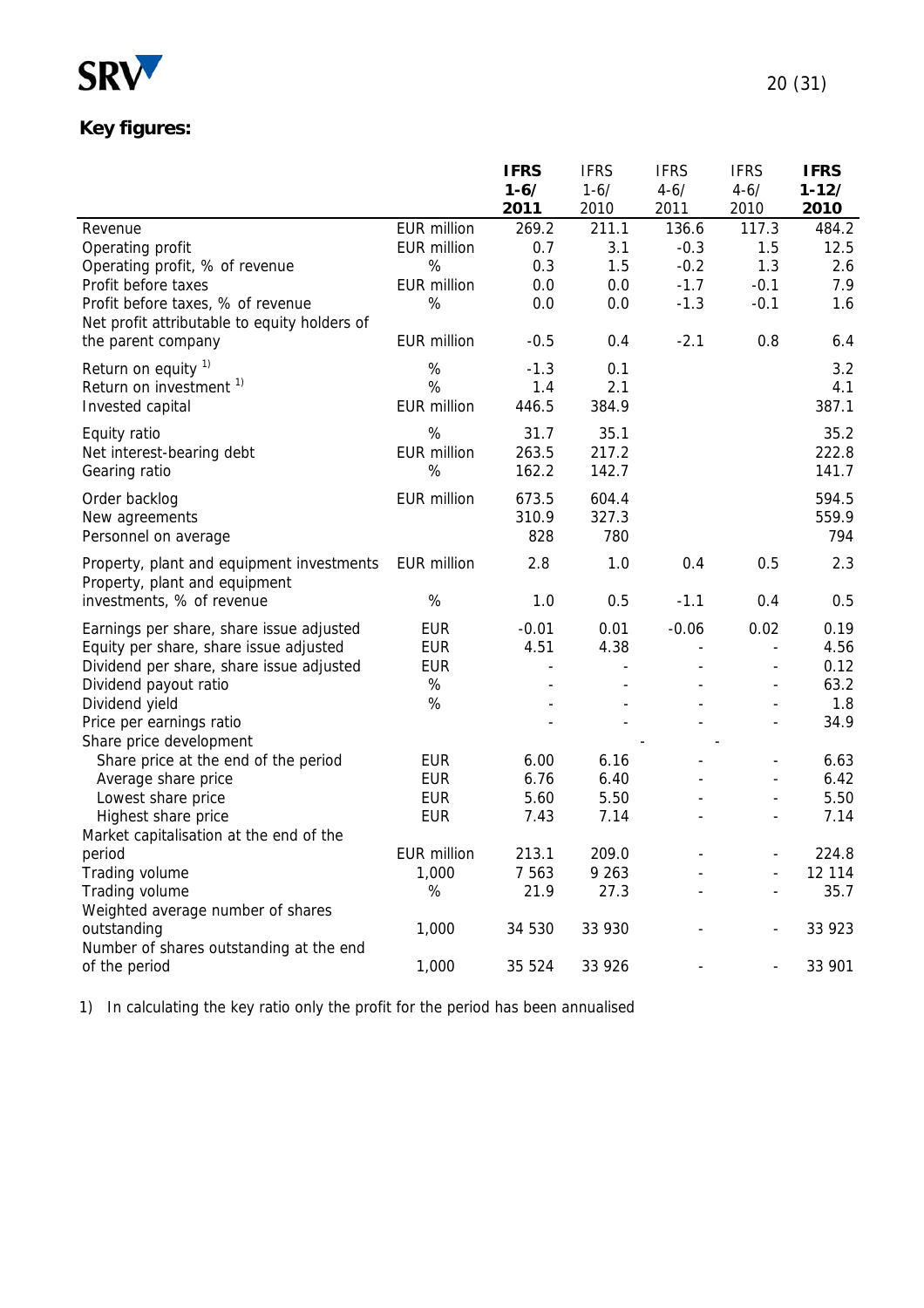

# **Calculation of key figures:**

| Gearing ratio, %                                  |     |      | 100 x $\frac{\text{Net interest-bearing debt}}{\text{C}}$                                                            |
|---------------------------------------------------|-----|------|----------------------------------------------------------------------------------------------------------------------|
|                                                   |     |      | Total equity                                                                                                         |
| Return on equity, %                               | $=$ | 100x | Profit before taxes - income taxes                                                                                   |
|                                                   |     |      | Total equity, average                                                                                                |
| Return on investment, %                           |     |      | Profit before taxes + interest and other financial                                                                   |
|                                                   | $=$ |      | 100 x expenses<br>Invested capital, average                                                                          |
| Equity ratio, %                                   |     |      |                                                                                                                      |
|                                                   |     | 100x | Total equity<br>Total assets - advances received                                                                     |
| <b>Invested capital</b>                           | $=$ |      | Total assets - non-interest bearing debt - deferred tax<br>liabilities - provisions                                  |
|                                                   |     |      |                                                                                                                      |
| Net interest bearing debt                         | $=$ |      | Interest bearing debt - cash and cash equivalents                                                                    |
| Earnings per share, share<br>issue adjusted       | $=$ |      | Net profit for the period attributable to equity holders of<br>the parent company                                    |
|                                                   |     |      | Weighted average number of shares outstanding                                                                        |
| Equity per share, share issue                     |     |      | Shareholders' equity attributable to equity holders of the                                                           |
| adjusted                                          | $=$ |      | parent company<br>Number of shares outstanding at the end of the period,                                             |
|                                                   |     |      | share issue adjusted                                                                                                 |
| Price per earnings ratio                          | $=$ |      | Share price at the end of the period                                                                                 |
|                                                   |     |      | Earnings per share, share issue adjusted                                                                             |
| Dividend payout ratio, %                          | $=$ | 100x | Dividend per share. share issue adjusted                                                                             |
|                                                   |     |      | Earnings per share, share issue adjusted                                                                             |
| Dividend yield, %                                 |     |      | Dividend per share. share issue adjusted                                                                             |
|                                                   | $=$ |      | 100 x Share price at the end of the period, share issue<br>adjusted                                                  |
| Average share price                               |     |      | Number of shares traded in euros during the period                                                                   |
|                                                   | $=$ |      | Number of shares traded during the period                                                                            |
| Market capitalisation at the<br>end of the period | $=$ |      | Number of shares outstanding at the end of the period x<br>share price at the end of the period                      |
| <b>Trading volume</b>                             | $=$ |      | Number of shares traded during the period and in<br>relation to the weighted average number of shares<br>outstanding |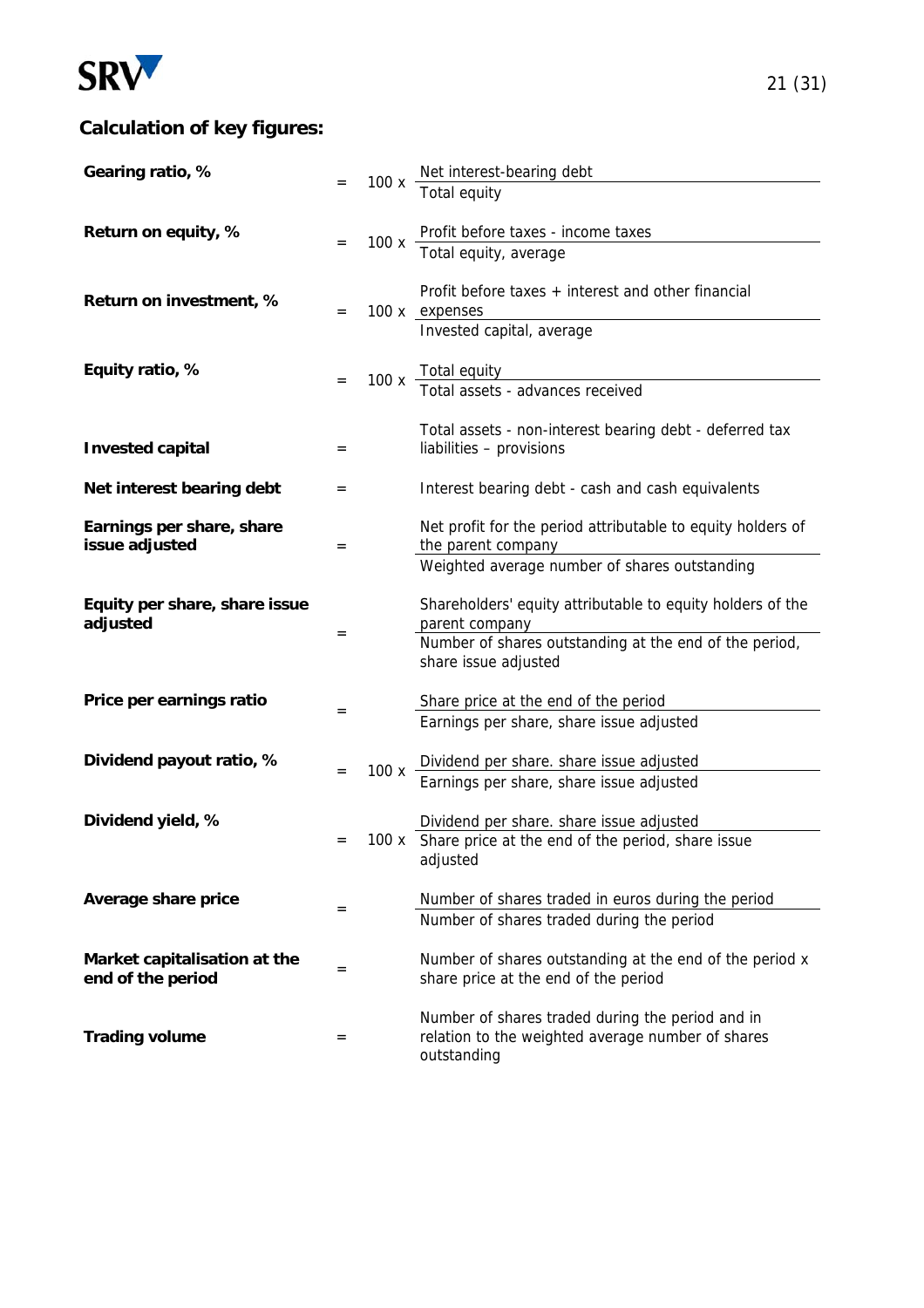

# **SRV Group Plc Interim Report 1.1. - 30.6.2011: TABLES**

Appendixes

1) Condensed consolidated financial statements: income statement, balance sheet, statement of changes in equity, cash flow statement, commitments and contingent liabilities, derivative contracts liabilities

- 2) Quarterly development
- 3) Segment information
- 4) Events after the reporting period

#### **1. Group financials 1.1. - 30.6.2011**

The interim report has been prepared in accordance with the accounting policies set out in the IAS 34 standard and the information disclosed is unaudited. SRV has applied the same accounting principles as in its year-end financial statements for 2010. The figures in the tables have been rounded which should be noted when counting the total sums.

SRV's reporting segments comprise Domestic Operations, International Operations and Other Operations. The operating segment figures are disclosed in accordance with IFRS 8, following the accounting principles applied in the consolidated financial statements.

As of 1 January 2011, SRV will provide a consolidated financial statement regarding its subsidiaries and joint ventures, compiled using the equity method. The comparative figures have been calculated accordingly. The Group's consolidated income statement includes earnings per share from the joint venture. Correspondingly, the balance sheet includes the Group's share of the joint venture's capital, including the goodwill incurred by the acquisition of subsidiaries. If the Group's share of joint venture losses exceeds the book value, the losses in excess of the book value will be eliminated in the consolidated financial statement, unless the Group has committed to meet joint venture liabilities. Unrealised gains between the Group and the joint venture have been eliminated in accordance with the Group's ownership share.

Estimate of the impacts of the new standards, changes and interpretations:

As from 1 January 2010, SRV Group will apply IFRIC 15 Agreements for the Construction of Real Estate in its reporting. This interpretation concerns the recognition of revenue from developer contracting projects. The interpretation specifies whether revenue from a construction project should be recognised on a percentage of completion basis or upon delivery. The adoption of the interpretation primarily affects the recognition of revenue from SRV Group's developer contracting housing projects. The Group previously recognised revenue from developer contracting housing projects on a percentage of completion basis. Under the new interpretation, revenue will from now on mainly be recognised on the basis of project delivery.

The change in revenue recognition affects SRV Group's income statement and balance sheet items, the key figures based on them, and the order backlog. It will result in greater variation between quarterly trends in revenue and earnings, as the recognition of revenue from developer contracting projects may depend on the date of their completion. The delayed revenue recognition of projects will increase the balance sheet total and weaken the key figures calculated on the basis of the balance sheet.

SRV Group's internal management reporting follows earnings in line with the new interpretation and the Group publishes its segment reports in accordance with the new accounting principles.

The following standards, amendments and interpretations shall be applied as from the accounting period beginning on 1 January 2011 or thereafter. Based on current information, these standards, amendments and interpretations have no impact on Group's financial position. To some extent, they have impact on the presentation of of consolidated financial statements.

- IFRS 9 Financial instruments, part 1. Since EU has not approved the new standard, it cannot be applied for the time being. According to IFRS 9, the new standard would be effective for annual periods beginning on or after 1 January 2013. The amendments shall be applied retroactively. Early adoption is permitted.
- Annual improvements 2010 (effective on 1 January 2011). The Group will apply this amendment as of 1 January 2011.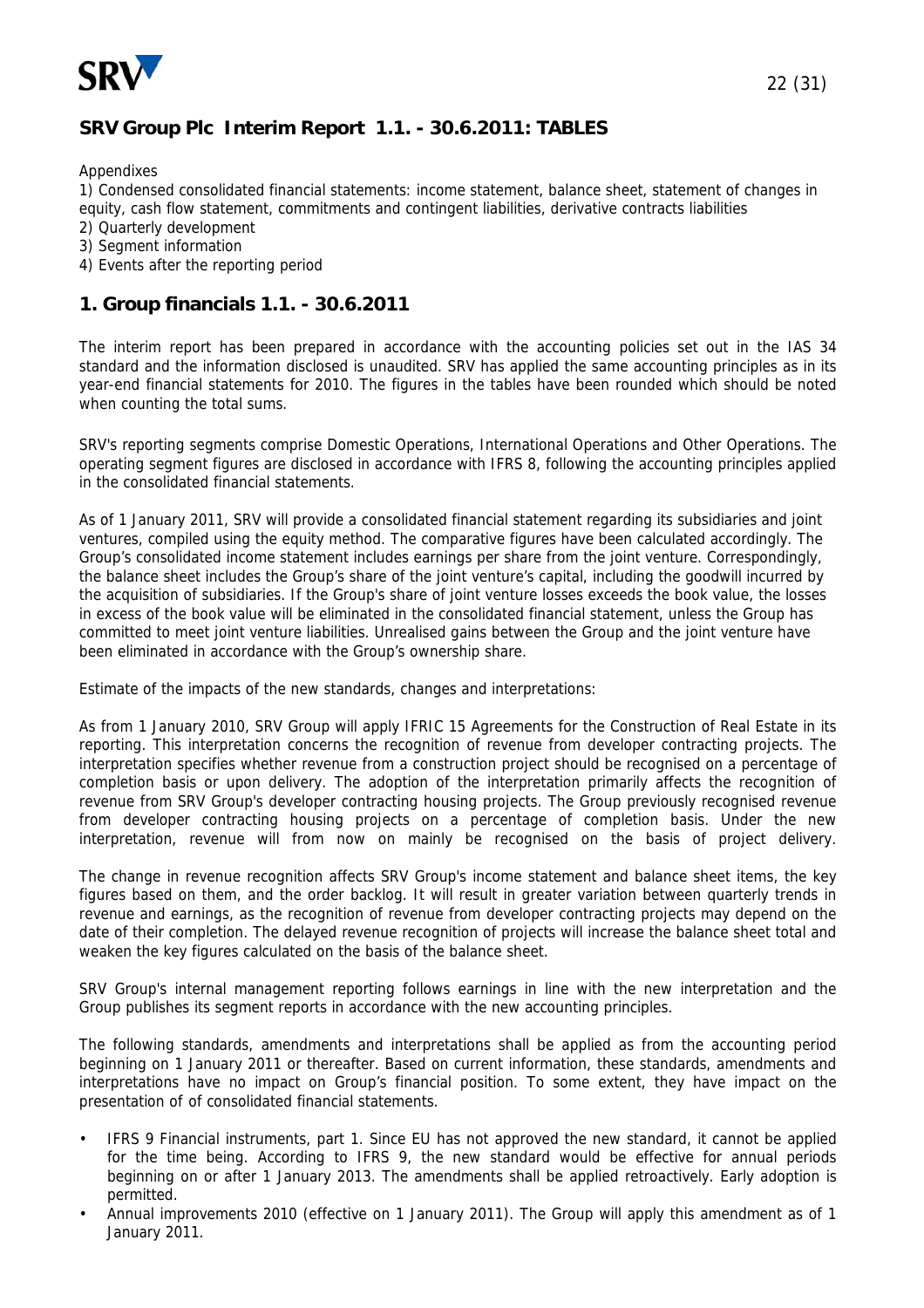

| <b>Consolidated income</b><br>statement                                                       | <b>IFRS</b><br>$1 - 6/$ | <b>IFRS</b><br>$1 - 6/$ | change,          | change,          | <b>IFRS</b><br>$4 - 6/$ | <b>IFRS</b><br>$4 - 6/$ | <b>IFRS</b><br>$1 - 12/$ |
|-----------------------------------------------------------------------------------------------|-------------------------|-------------------------|------------------|------------------|-------------------------|-------------------------|--------------------------|
| (EUR million)                                                                                 | 2011                    | 2010                    | <b>MEUR</b>      | $\%$             | 2011                    | 2010                    | 2010                     |
| Revenue                                                                                       | 269.2                   | 211.1                   | 58.1             | 27.5             | 136.6                   | 117.3                   | 484.2                    |
| Other operating income                                                                        | 2.2                     | 1.5                     | 0.7              | 46.5             | 1.1                     | 0.7                     | 3.2                      |
| Change in inventories of finished<br>goods and work in progress                               | 25.2                    | 18.8                    | 6.5              | 34.4             | 25.7                    | 6.8                     | 28.2                     |
| Use of materials and services                                                                 | $-258.6$                | $-195.6$                | $-63.0$          | 32.2             | $-143.6$                | $-105.9$                | $-435.8$                 |
| Employee benefit expenses                                                                     | $-27.9$                 | $-24.8$                 | $-3.0$           | 12.3             | $-14.9$                 | $-13.1$                 | $-49.6$                  |
| Share of results of associated                                                                |                         |                         |                  |                  |                         |                         |                          |
| companies                                                                                     | $-0.2$                  |                         | $0.0 - 0.2$      |                  | $-0.1$                  | 0.0                     | $-0.4$                   |
| Depreciation and impairments                                                                  | $-1.6$                  | $-1.7$                  | 0.0              | $-2.3$           | $-0.8$                  | $-0.9$                  | $-3.5$                   |
| Other operating expenses                                                                      | $-7.7$                  | $-6.2$                  | $-1.5$           | 24.3             | $-4.4$                  | $-3.4$                  | $-13.8$                  |
| <b>Operating profit</b>                                                                       | 0.7                     | 3.1                     | $-2.4$           | $-77.5$          | $-0.3$                  | 1.5                     | 12.5                     |
| Financial income                                                                              | 2.4                     | 0.8                     | 1.6              | 194.9            | 1.0                     | 0.2                     | 3.1                      |
| Financial expenses                                                                            | $-3.2$                  | $-3.8$                  | 0.7              | $-18.1$          | $-2.4$                  | $-1.8$                  | $-7.6$                   |
| Financial income and expenses,                                                                |                         |                         |                  |                  |                         |                         |                          |
| total                                                                                         | $-0.7$                  | $-3.0$                  | 2.3              | $-75.6$          | $-1.4$                  | $-1.6$                  | $-4.5$                   |
| <b>Profit before taxes</b>                                                                    | 0.0                     | 0.0                     | $-0.1$           | $-239.4$         | $-1.7$                  | $-0.1$                  | 7.9                      |
| Income taxes                                                                                  | $-1.0$                  | 0.0                     | $-1.0$           | $-4434.0$        | $-0.4$                  | 0.8                     | $-2.8$                   |
| Net profit for the period                                                                     | $-1.0$                  | 0.1                     | $-1.1$           | $-1856.2$        | $-2.1$                  | 0.7                     | 5.2                      |
| <b>Attributable to</b><br>Equity holders of the parent                                        |                         |                         |                  |                  |                         |                         |                          |
| company                                                                                       | $-0.5$                  | 0.4                     |                  |                  | $-2.1$                  | 0.8                     | 6.4                      |
| Minority interest                                                                             | $-0.5$                  | $-0.3$                  |                  |                  | $-0.1$                  | $-0.1$                  | $-1.2$                   |
| Earnings per share calculated on<br>the profit attributable to equity                         |                         |                         |                  |                  |                         |                         |                          |
| holders of the parent company                                                                 |                         |                         |                  |                  |                         |                         |                          |
| (undiluted and diluted)                                                                       | $-0.01$                 | 0.01                    |                  |                  | $-0.06$                 | 0.02                    | 0.19                     |
|                                                                                               |                         |                         |                  |                  |                         |                         |                          |
|                                                                                               |                         |                         | <b>IFRS</b>      | <b>IFRS</b>      | <b>IFRS</b>             | <b>IFRS</b>             | <b>IFRS</b>              |
| Statement of comprehensive income<br>(EUR million)                                            |                         |                         | $1 - 6/$<br>2011 | $1 - 6/$<br>2010 | $4 - 6/$<br>2011        | $4 - 6/$<br>2010        | $1 - 12/$<br>2010        |
| Net profit for the period                                                                     |                         |                         | $-1.0$           | 0.1              | $-2.1$                  | 0.7                     | 5.2                      |
|                                                                                               |                         |                         |                  |                  |                         |                         |                          |
| Items recognised directly in equity:                                                          |                         |                         |                  |                  |                         |                         |                          |
| Exchange differences on translating foreign operations<br>Available for sale financial assets |                         |                         |                  | 0.0<br>0.0       | 0.0                     | 0.0                     | 0.0                      |
|                                                                                               |                         |                         |                  | 0.0<br>0.0       | 0.0                     | 0.0                     | 0.1                      |
| Net gain (loss) on cash flow hedges                                                           |                         |                         |                  | 0.0<br>0.0       | 0.0                     | 0.0                     | 0.0                      |
| Deferred tax<br>Income (loss) recognised directly in equity net of                            |                         |                         |                  | 0.0<br>0.0       | 0.0                     | 0.0                     | 0.0                      |
| tax                                                                                           |                         |                         |                  | 0.0<br>0.0       | 0.0                     | 0.0                     | 0.0                      |
| Total comprehensive income for the period                                                     |                         |                         | $-1.0$           | 0.1              | $-2.1$                  | 0.7                     | 5.2                      |
| Profit for the period attributable to:                                                        |                         |                         |                  |                  |                         |                         |                          |
| Equity holders of the parent company                                                          |                         |                         | $-0.5$           | 0.4              | $-2.1$                  | 0.8                     | 6.4                      |
| Minority interest                                                                             |                         |                         | $-0.5$           | $-0.3$           | $-0.1$                  | $-0.1$                  | $-1.2$                   |
|                                                                                               |                         |                         |                  |                  |                         |                         |                          |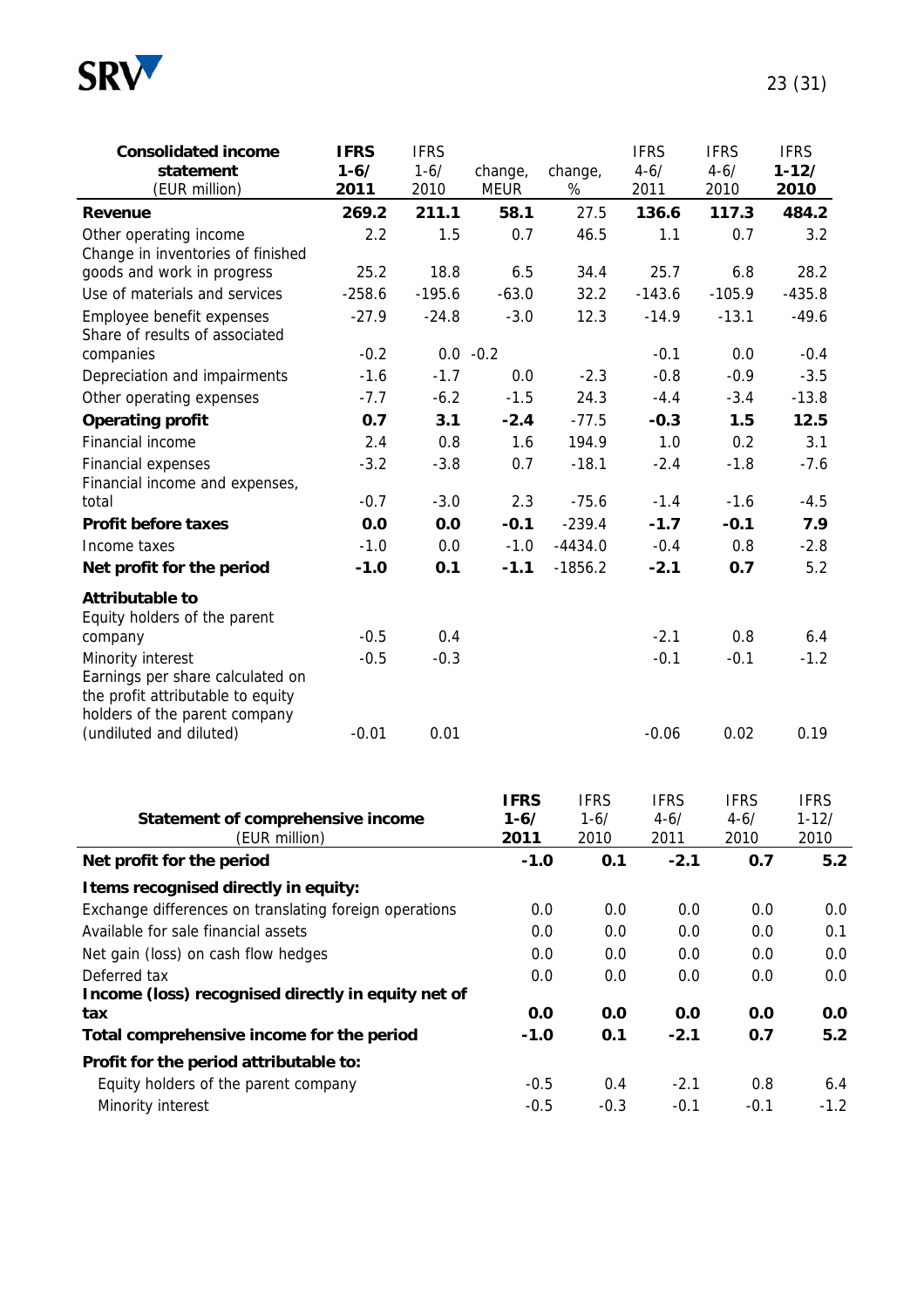

| <b>Consolidated balance sheet</b>                              | <b>IFRS</b> | <b>IFRS</b> | change,  | <b>IFRS</b> |
|----------------------------------------------------------------|-------------|-------------|----------|-------------|
| (EUR million)                                                  | 30.6.11     | 30.6.10     | $\%$     | 31.12.10    |
| <b>ASSETS</b>                                                  |             |             |          |             |
| <b>Non-current assets</b>                                      |             |             |          |             |
| Property, plant and equipment                                  | 15.4        | 15.1        | 2.3      | 14.0        |
| Goodwill                                                       | 1.7         | 1.7         | 0.0      | 1.7         |
| Other intangible assets                                        | 0.4         | 0.4         | $-10.2$  | 0.4         |
| Other financial assets                                         | 6.0         | 4.9         | 21.7     | 5.2         |
| Receivables                                                    | 21.1        | 17.0        | 23.9     | 22.8        |
| Deferred tax assets                                            | 5.9         | 4.2         | 38.8     | 5.1         |
| Non-current assets, total                                      | 50.5        | 43.4        | 16.3     | 49.2        |
| <b>Current assets</b>                                          |             |             |          |             |
| Inventories                                                    | 360.9       | 302.1       | 19.5     | 324.1       |
| Trade and other receivables                                    | 117.8       | 92.0        | 28.1     | 96.0        |
| Current tax receivables                                        | 2.8         | 1.4         | 96.1     | 1.5         |
| Cash and cash equivalents                                      | 20.5        | 15.4        | 33.0     | 7.1         |
| Current assets, total                                          | 502.0       | 410.9       | 22.2     | 428.8       |
| <b>ASSETS, TOTAL</b>                                           | 552.4       | 454.3       | 21.6     | 478.0       |
|                                                                |             |             |          |             |
| <b>Consolidated balance sheet</b>                              | <b>IFRS</b> | <b>IFRS</b> | change,  | <b>IFRS</b> |
| (EUR million)                                                  | 30.6.11     | 30.6.10     | $\%$     | 31.12.10    |
| <b>EQUITY AND LIABILITIES</b>                                  |             |             |          |             |
| Equity attributable to equity holders<br>of the parent company |             |             |          |             |
| Share capital                                                  | 3.1         | 3.1         | 0.0      | 3.1         |
| Invested free equity fund                                      | 92.0        | 87.3        | 5.3      | 87.8        |
| <b>Translation differences</b>                                 | $-0.1$      | $-0.1$      | 26.2     | $-0.1$      |
| Fair value reserve                                             | 0.0         | $-0.1$      | $-100.0$ | 0.0         |
| Retained earnings                                              | 65.3        | 58.5        | 11.6     | 63.8        |
| Equity attributable to equity holders                          |             |             |          |             |
| of the parent company, total                                   | 160.3       | 148.7       | 7.7      | 154.5       |
| <b>Minority interest</b>                                       | 2.2         | 3.5         | $-37.2$  | 2.7         |
| Equity, total                                                  | 162.5       | 152.2       | 6.7      | 157.2       |
| <b>Non-current liabilities</b>                                 |             |             |          |             |
| Deferred tax liabilities                                       | 1.7         | 1.3         | 35.5     | 0.7         |
| Provisions                                                     | 4.2         | 4.6         | $-6.9$   | 4.2         |
| Interest-bearing liabilities                                   | 88.0        | 70.1        | 25.6     | 78.8        |
| Other liabilities                                              | 0.9         | 0.7         | 27.4     | 0.4         |
| Non-current liabilities, total                                 | 94.9        | 76.6        | 23.8     | 84.1        |
| <b>Current liabilities</b>                                     |             |             |          |             |
| Trade and other payables                                       | 94.3        | 57.3        | 64.7     | 78.6        |
| Current tax payables                                           | 1.7         | 1.7         | $-0.6$   | 3.4         |
| Provisions                                                     | 3.0         | 3.9         | $-21.3$  | 3.5         |
| Interest-bearing liabilities                                   | 196.0       | 162.6       | 20.6     | 151.1       |
| <b>Current liabilities, total</b>                              | 295.1       | 225.4       | 30.9     | 236.7       |
| Liabilities, total                                             | 390.0       | 302.0       | 29.1     | 320.8       |
| <b>EQUITY AND LIABILITIES</b>                                  | 552.4       | 454.3       | 21.6     | 478.0       |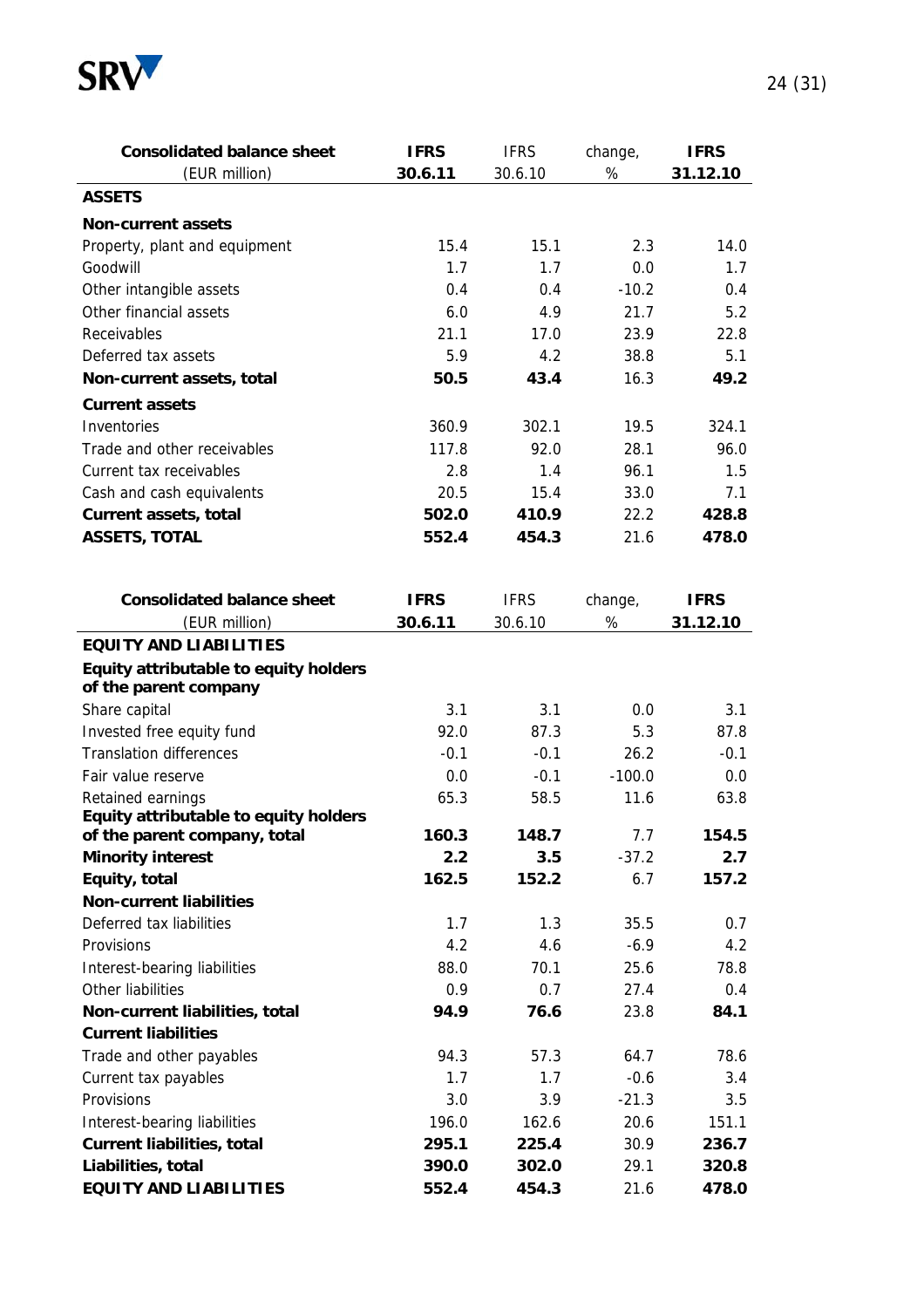

| <b>Consolidated cash flow statement</b>                  | <b>IFRS</b>  | <b>IFRS</b> | <b>IFRS</b> |
|----------------------------------------------------------|--------------|-------------|-------------|
| (EUR million)                                            | $1 - 6/2011$ | $1-6/2010$  | 1-12/2010   |
| Cash flows from operating activities                     |              |             |             |
| Net profit for the period                                | $-1.0$       | 0.1         | 5.2         |
| Adjustments:                                             |              |             |             |
| Depreciation and impairments                             | 1.6          | 1.7         | 3.5         |
| Non-cash transactions                                    | 0.2          | 9.2         | 0.7         |
| Financial income and expenses                            | 0.7          | 3.0         | 4.5         |
| Capital gains on sales of tangible and intangible assets | 0.0          | 0.0         | 0.0         |
| Income taxes                                             | 1.0          | 0.0         | 2.8         |
| Adjustments, total                                       | 3.5          | 13.9        | 11.5        |
| Changes in working capital:                              |              |             |             |
| Change in loan receivables                               | 1.7          | 2.5         | $-2.7$      |
| Change in trade and other receivables                    | $-20.8$      | $-6.1$      | $-9.7$      |
| Change in inventories                                    | $-36.4$      | $-21.6$     | $-43.8$     |
| Change in trade and other payables                       | 13.1         | $-8.9$      | 21.7        |
| Changes in working capital, total                        | $-42.3$      | $-34.1$     | $-34.4$     |
| Interest paid                                            | $-4.5$       | $-2.8$      | $-7.7$      |
| Interest received                                        | 2.6          | 0.5         | 1.7         |
| Dividends received                                       | 0.0          | 0.0         | 0.1         |
| Income taxes paid                                        | $-2.1$       | $-1.6$      | $-4.2$      |
|                                                          | $-3.9$       | $-3.9$      |             |
| Net cash flow from operating activities                  | $-43.8$      | $-24.1$     | $-27.8$     |
| Cash flow from investing activities                      |              |             |             |
| Acquisition of subsidiaries, net of cash                 | $-0.8$       | $-0.1$      | $-0.3$      |
| Property, plant and equipment                            | $-1.2$       | $-0.9$      | $-1.5$      |
| Intangible assets                                        | 0.0          | 0.0         | $-0.1$      |
| Other financial assets                                   | $-0.8$       | 0.0         | $-0.4$      |
| Sale of property, plant and equipment and intangible     |              |             |             |
| assets                                                   | 0.0          | 0.1         | 0.2         |
| Sale of financial assets                                 | 0.0          | 0.0         | 0.0         |
| Net cash used in investing activities                    | $-2.8$       | $-0.8$      | $-2.2$      |
| Cash flows from financing activities                     |              |             |             |
| Proceeds from loans                                      | 3.0          | 0.0         | 6.0         |
| Repayments of loans                                      | 0.0          | $-1.6$      | $-6.1$      |
| Change in loan receivables                               | 0.0          | 0.0         | 0.0         |
| Change in housing corporation loans                      | $-4.7$       | 7.1         | $-2.2$      |
| Change in credit limits                                  | 55.6         | 33.7        | 38.2        |
| Purchase of treasury shares                              | 9.9          | 0.0         | 0.0         |
| Dividends paid                                           | $-4.1$       | $-4.1$      | $-4.1$      |
| Net cash from financing activities                       | 59.9         | 35.1        | 31.9        |
| Net change in cash and cash equivalents                  | 13.4         | 10.2        | 1.9         |
| Cash and cash equivalents at the beginning of period     | 7.1          | 5.2         | 5.2         |
| Cash and cash equivalents at the end of period           | 20.5         | 15.4        | 7.1         |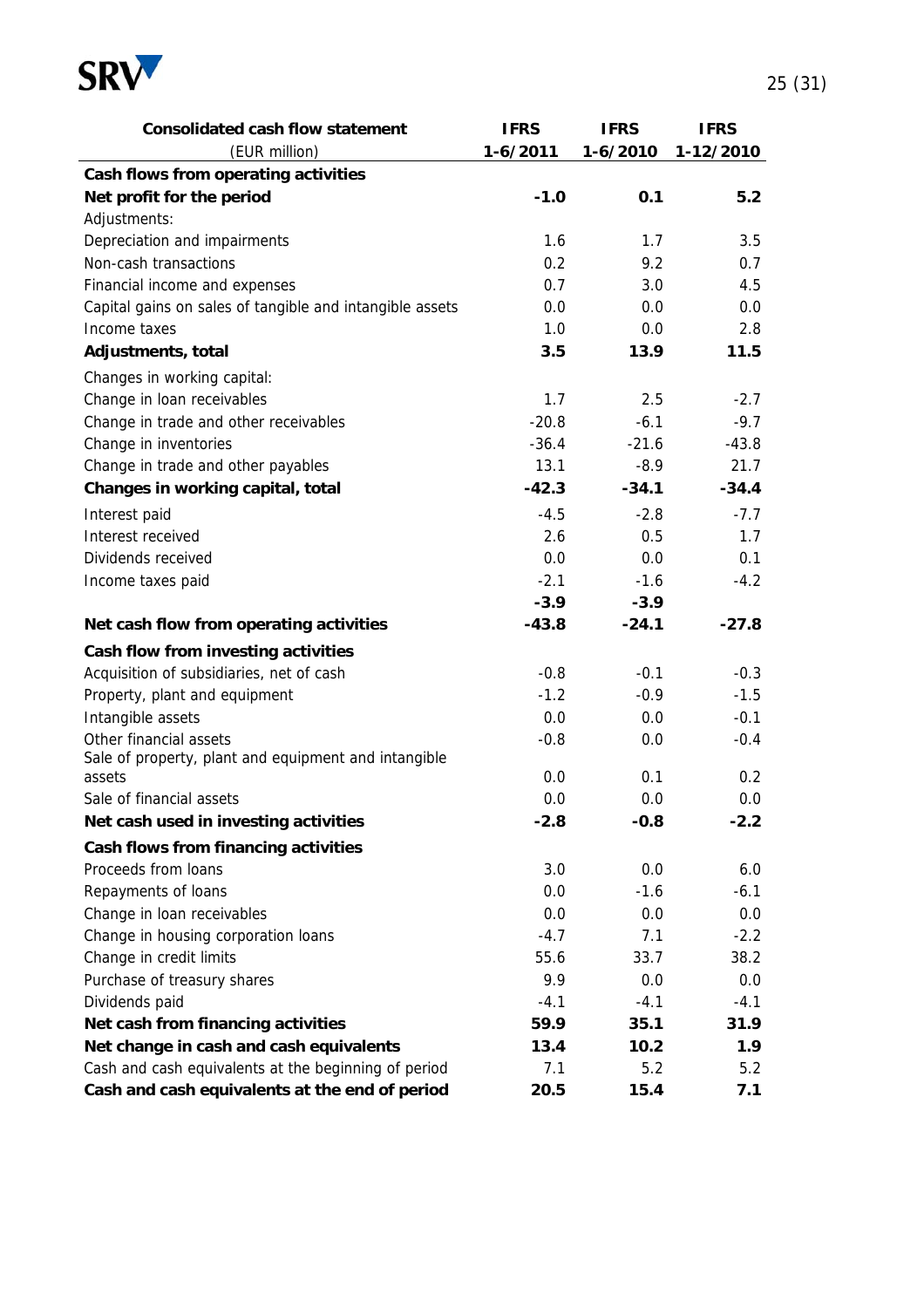

#### **Statement of changes in Group equity 1.1. - 30.6.2011**

|                                                               |                  |                                    |                                      | Equity attributable to   |                                          |        |                      |                 |
|---------------------------------------------------------------|------------------|------------------------------------|--------------------------------------|--------------------------|------------------------------------------|--------|----------------------|-----------------|
|                                                               |                  |                                    |                                      |                          | the equity holders of the parent company |        |                      |                 |
| <b>IFRS</b><br>(EUR million)                                  | Share<br>capital | Invested<br>free<br>equity<br>fund | Trans-<br>lation<br>differ-<br>ences | Fair<br>value<br>reserve | Retai-<br>ned<br>earnings                | Total  | Minority<br>interest | Total<br>equity |
| <b>Equity on 1.1.2011</b>                                     | 3.1              | 87.8                               | $-0.1$                               | 0.0                      | 63.8                                     | 154.5  | 2.7                  | 157.2           |
| <b>Total income and</b><br>expenses for the<br>financial year | 0.0              |                                    | 0.0                                  | 0.0                      | $-0.5$                                   | $-0.5$ |                      |                 |
| Dividends paid                                                |                  |                                    |                                      |                          | $-4.1$                                   | $-4.1$ |                      |                 |
| Share based incentive plan                                    |                  | 0.3                                |                                      |                          | 0.3                                      | 0.6    |                      |                 |
| Purchase of treasury shares                                   |                  |                                    |                                      |                          | 0.0                                      | 0.0    |                      |                 |
| Sale of treasury shares                                       |                  | 4.0                                |                                      |                          | 5.9                                      | 9.9    |                      |                 |
| Other changes                                                 |                  |                                    |                                      |                          | $-0.1$                                   | $-0.1$ |                      |                 |
| <b>Equity on 30.6.2011</b>                                    | 3.1              | 92.0                               | $-0.1$                               | 0.0                      | 65.3                                     | 160.2  | 2.2                  | 162.4           |

#### **Statement of changes in Group equity 1.1. - 30.6.2010**

|                                      |                  |                                    |                                      | Equity attributable to    |                                          |        |                      |                 |
|--------------------------------------|------------------|------------------------------------|--------------------------------------|---------------------------|------------------------------------------|--------|----------------------|-----------------|
|                                      |                  |                                    |                                      |                           | the equity holders of the parent company |        |                      |                 |
| <b>IFRS</b><br>(EUR million)         | Share<br>capital | Invested<br>free<br>equity<br>fund | Trans-<br>lation<br>differ-<br>ences | Fair<br>value<br>reservel | Retai-<br>ned<br>earnings                | Total  | Minority<br>interest | Total<br>equity |
| <b>Equity on 1.1.2010</b>            | 3.1              | 87.3                               | $-0.1$                               | $-0.1$                    | 69.9                                     | 160.1  | 3.8                  | 163.9           |
| Total income and<br>expenses for the |                  |                                    |                                      |                           |                                          |        |                      |                 |
| financial year                       | 0.0              | 0.0                                | 0.0                                  | 0.0                       | 0.4                                      | 0.4    |                      |                 |
| Dividends paid                       |                  |                                    |                                      |                           | $-4.1$                                   | $-4.1$ |                      |                 |
| Share based incentive plan           |                  |                                    |                                      |                           | 1.1                                      | 1.1    |                      |                 |
| Purchase of treasury shares          |                  |                                    |                                      |                           | $-8.5$                                   | $-8.5$ |                      |                 |
| Other changes                        |                  |                                    |                                      |                           | $-0.3$                                   | $-0.3$ |                      |                 |
| <b>Equity on 30.6.2010</b>           | 3.1              | 87.3                               | $-0.1$                               | $-0.1$                    | 58.5                                     | 148.7  | 3.5                  | 152.2           |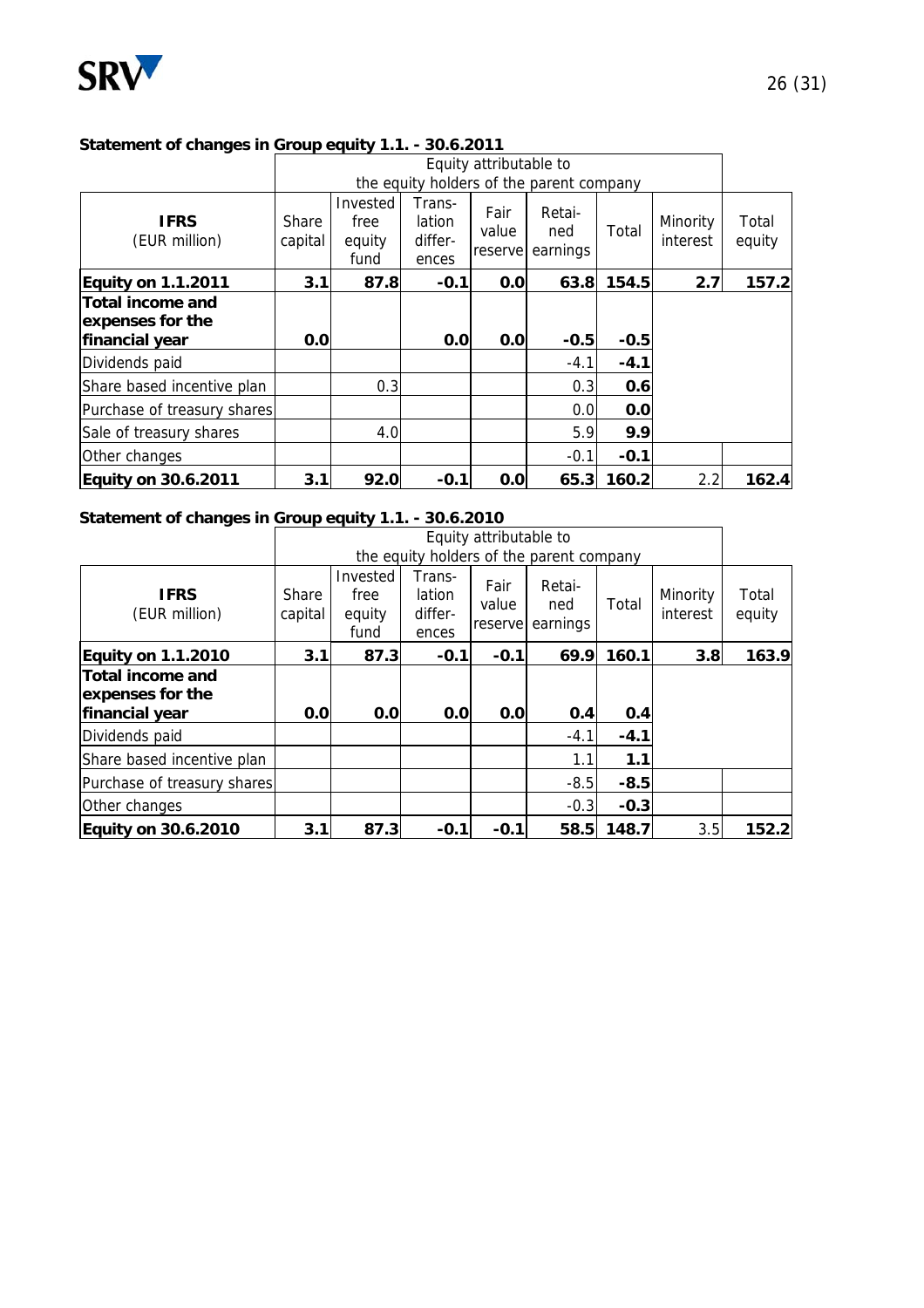

#### **Statement of changes in Group equity 1.1. - 31.12.2010**

|                                                               |                  | Equity attributable to<br>the equity holders of the parent company |                                      |                          |                           |        |                      |                 |
|---------------------------------------------------------------|------------------|--------------------------------------------------------------------|--------------------------------------|--------------------------|---------------------------|--------|----------------------|-----------------|
| <b>IFRS</b><br>(EUR million)                                  | Share<br>capital | Invested<br>free<br>equity<br>fund                                 | Trans-<br>lation<br>differ-<br>ences | Fair<br>value<br>reserve | Retai-<br>ned<br>earnings | Total  | Minority<br>interest | Total<br>equity |
| <b>Equity on 1.1.2010</b>                                     | 3.1              | 87.3                                                               | $-0.1$                               | $-0.1$                   | 69.9                      | 160.1  | 3.8                  | 163.9           |
| <b>Total income and</b><br>expenses for the<br>financial year | 0.0              |                                                                    | 0.0                                  | 0.1                      | 6.4                       | 6.4    |                      |                 |
| Dividends paid                                                |                  |                                                                    |                                      |                          | $-4.1$                    | $-4.1$ |                      |                 |
| Share based incentive plan                                    |                  |                                                                    |                                      |                          | 0.3                       | 0.3    |                      |                 |
| Purchase of treasury shares                                   |                  |                                                                    |                                      |                          | $-8.5$                    | $-8.5$ |                      |                 |
| Other changes                                                 |                  | 0.4                                                                |                                      |                          | $-0.3$                    | 0.2    |                      |                 |
| <b>Equity on 31.12.2010</b>                                   | 3.1              | 87.8                                                               | $-0.1$                               | 0.0                      | 63.8                      | 154.5  | 2.7                  | 157.2           |

| <b>Commitments and contingent liabilities</b>            | <b>IFRS</b> | <b>IFRS</b> | change, | <b>IFRS</b> |
|----------------------------------------------------------|-------------|-------------|---------|-------------|
| EUR million                                              | 30.6.11     | 30.6.10     | %       | 31.12.10    |
| Collateral given for own liabilities                     |             |             |         |             |
| Real estate mortgages given                              | 219.6       | 125.4       | 75.1    | 129.0       |
| Pledges given                                            | 0.0         | 0.0         |         | 0.0         |
| <b>Other commitments</b>                                 |             |             |         |             |
| Guarantees given for liabilities on uncompleted projects | 0.0         | 0.0         |         | 0.0         |
| Investment commitments given                             | 21.3        | 22.2        | $-4.2$  | 21.8        |
| Plots purchase commitments                               | 31.2        | 24.0        | 30.2    | 16.6        |
|                                                          |             |             |         |             |

1) Real estate mortgages include the total amount of mortgages given as collateral for developer contracting housing production against the housing corporation loans of uncompleted and unsold completed projects.

| Fair and nominal values of<br>derivative instruments     |                    | <b>IFRS</b><br><b>IFRS</b><br>6/2011<br>6/2010 |                    | <b>IFRS</b><br>12/2010 |          |                    |  |
|----------------------------------------------------------|--------------------|------------------------------------------------|--------------------|------------------------|----------|--------------------|--|
| (EUR million)                                            | <b>Fair Values</b> |                                                | <b>Fair Values</b> |                        |          | <b>Fair Values</b> |  |
|                                                          | Positive           | Negative                                       | Positive           |                        | Positive | Negative           |  |
| Hedge accounting not applied<br>Foreign exchange forward |                    |                                                |                    |                        |          |                    |  |
| contracts                                                | 0.0                | 0.0                                            | 0.0                | 0.0                    | 0.0      | 0.0                |  |
| Interest rate swaps                                      | 0.0                | 0.6                                            | 0.0                | 1.9                    | 0.0      | 1.3                |  |
| Nominal values of derivative<br><b>instruments</b>       |                    | <b>IFRS</b>                                    |                    | <b>IFRS</b>            |          | <b>IFRS</b>        |  |
|                                                          |                    | 6/2011                                         |                    | 6/2010                 |          | 12/2010            |  |
| Foreign exchange forward                                 |                    |                                                |                    |                        |          |                    |  |
| contracts                                                |                    | 0.0                                            |                    | 0.0                    |          | 0.0                |  |
| Interest rate swaps                                      |                    | 50.0                                           |                    | 63.4                   |          | 63.4               |  |

The fair values of derivative instruments are based on market prices at the end of the reporting period. Open foreign exchange forward contracts are hedging the financing cash flow.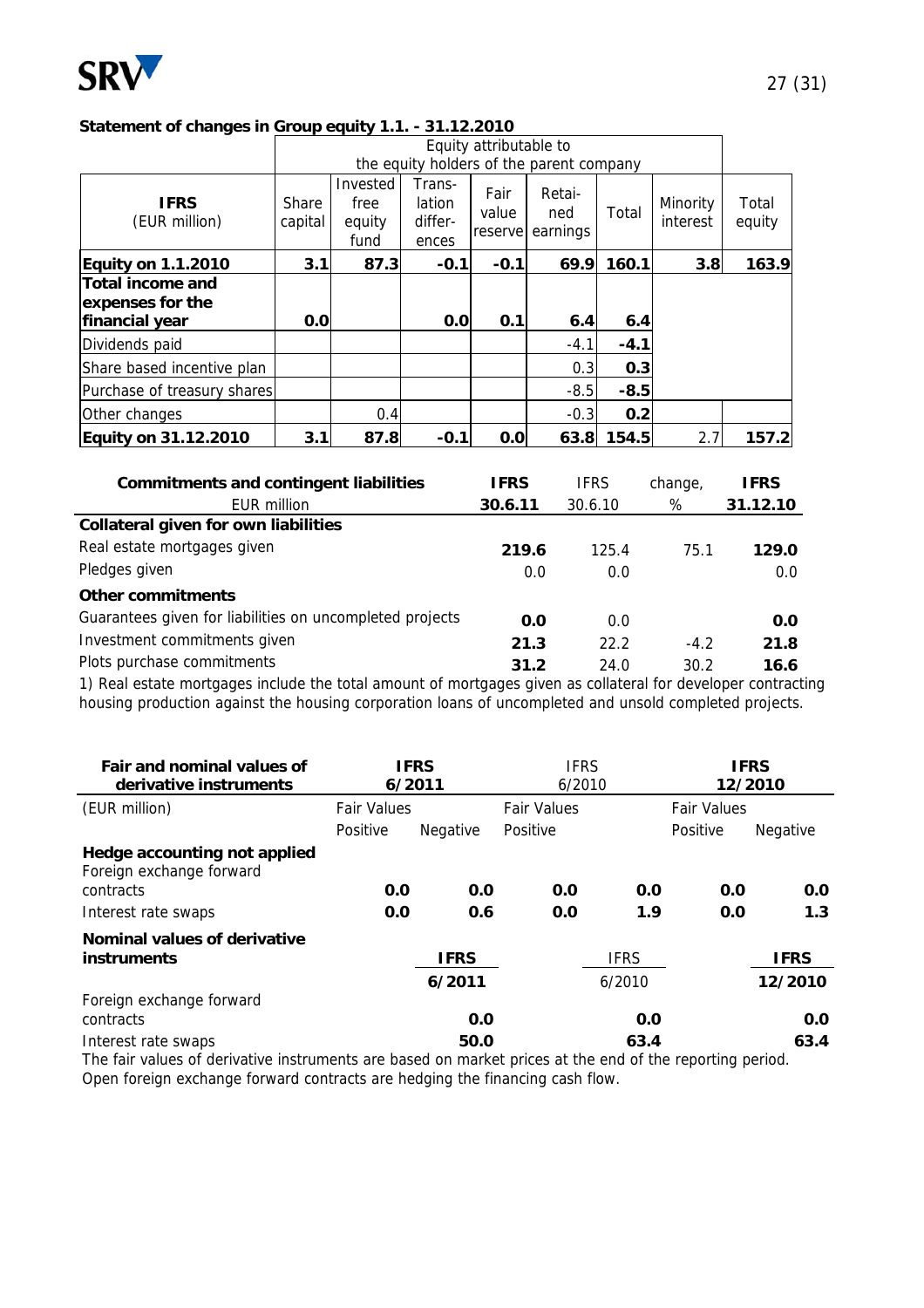

# **2. Group and Segment information by quarter**

| <b>SRV Group</b>                        | <b>IFRS</b> | <b>IFRS</b> | <b>IFRS</b> | <b>IFRS</b> | <b>IFRS</b> | <b>IFRS</b> |
|-----------------------------------------|-------------|-------------|-------------|-------------|-------------|-------------|
| (EUR million)                           | $4 - 6/11$  | $1 - 3/11$  | 10-12/10    | $7 - 9/10$  | $4 - 6/10$  | $1 - 3/10$  |
| Revenue                                 | 269.2       | 132.6       | 157.9       | 115.2       | 117.3       | 93.8        |
| Operating profit                        | 0.7         | 1.0         | 5.9         | 3.5         | 1.5         | 1.6         |
| Financial income and expenses,          |             |             |             |             |             |             |
| total                                   | $-0.7$      | 0.7         | $-1.8$      | 0.3         | $-1.6$      | $-1.4$      |
| Profit before taxes                     | 0.0         | 1.7         | 4.1         | 3.8         | $-0.1$      | 0.2         |
| Order backlog <sup>1)</sup>             | 673.5       | 702.2       | 594.5       | 604.6       | 604.4       | 530.0       |
| New agreements                          | 310.9       | 220.2       | 120.1       | 112.6       | 186.7       | 140.6       |
| Earnings per share, eur                 | $-0.01$     | 0.05        | 0.10        | 0.08        | 0.02        | $-0.01$     |
| Equity per share, eur <sup>1)</sup>     | 4.51        | 4.49        | 4.56        | 4.47        | 4.38        | 4.36        |
| Share price, eur <sup>1)</sup>          | 6.00        | 6.75        | 6.63        | 6.14        | 6.16        | 6.41        |
| Equity ratio, $%$ <sup>1)</sup>         | 31.7        | 33.2        | 35.2        | 35.1        | 35.1        | 37.0        |
| Net interest bearing debt <sup>1)</sup> | 263.5       | 246.4       | 222.8       | 229.7       | 217.2       | 199.8       |
| Gearing, $%$ <sup>1)</sup>              | 162.2       | 159.1       | 141.7       | 147.9       | 142.7       | 132.3       |
|                                         |             |             |             |             |             |             |
| Revenue                                 | <b>IFRS</b> | <b>IFRS</b> | <b>IFRS</b> | <b>IFRS</b> | <b>IFRS</b> | <b>IFRS</b> |
| (EUR million)                           | $4 - 6/11$  | $1 - 3/11$  | 10-12/10    | $7 - 9/10$  | $4 - 6/10$  | $1 - 3/10$  |
| Domestic operations                     | 131.2       | 123.9       | 147.3       | 109.5       | 112.5       | 93.0        |
| - business construction                 | 86.4        | 75.3        | 98.9        | 94.2        | 91.1        | 68.9        |
| - housing construction                  | 44.8        | 48.8        | 48.5        | 15.3        | 21.5        | 24.1        |
| International operations                | 5.3         | 8.4         | 10.5        | 5.7         | 4.7         | 0.7         |
| <b>Other Operations</b>                 | 3.1         | 3.3         | 2.8         | 2.5         | 2.5         | 2.5         |
| Eliminations                            | $-2.9$      | $-3.0$      | $-2.7$      | $-2.5$      | $-2.5$      | $-2.5$      |
| Group, total                            | 136.6       | 132.6       | 157.9       | 115.2       | 117.3       | 93.8        |
|                                         |             |             |             |             |             |             |
| <b>Operating profit</b>                 | <b>IFRS</b> | <b>IFRS</b> | <b>IFRS</b> | <b>IFRS</b> | <b>IFRS</b> | <b>IFRS</b> |
| (EUR million)                           | $4 - 6/11$  | $1 - 3/11$  | 10-12/10    | $7 - 9/10$  | $4 - 6/10$  | $1 - 3/10$  |
| Domestic operations                     | 3.3         | 4.4         | 8.4         | 5.8         | 5.4         | 6.7         |
| International operations                | $-1.9$      | $-2.4$      | $-0.7$      | $-1.2$      | $-2.2$      | $-3.9$      |
| <b>Other Operations</b>                 | $-1.7$      | $-1.0$      | $-2.0$      | $-1.1$      | $-1.6$      | $-1.2$      |
| Eliminations                            | 0.0         | 0.0         | 0.2         | 0.0         | $-0.1$      | $-0.1$      |
| Group, total                            | $-0.3$      | 1.0         | 5.9         | 3.5         | 1.5         | 1.6         |
| <b>Operating profit</b>                 | <b>IFRS</b> | <b>IFRS</b> | <b>IFRS</b> | <b>IFRS</b> | <b>IFRS</b> | <b>IFRS</b> |
| $(\%)$                                  | $4 - 6/11$  | $1 - 3/11$  | 10-12/10    | $7 - 9/10$  | $4 - 6/10$  | $1 - 3/10$  |
| Domestic operations                     | 2.5         | 3.5         | 5.7         | 5.3         | 4.8         | 7.2         |
| International operations                | $-36.2$     | $-28.4$     | $-7.1$      | $-21.0$     | $-46.9$     | $-517.7$    |
| Group, total                            |             |             |             |             |             |             |
|                                         | $-0.2$      | 0.8         | 3.7         | 3.0         | 1.3         | 1.7         |
|                                         |             |             |             |             |             |             |
| Order backlog                           | <b>IFRS</b> | <b>IFRS</b> | <b>IFRS</b> | <b>IFRS</b> | <b>IFRS</b> | <b>IFRS</b> |
| (EUR million)                           | 30.6.11     | 31.3.11     | 31.12.10    | 30.9.10     | 30.6.10     | 31.3.10     |
| Domestic operations                     | 564.8       | 589.8       | 574.5       | 581.2       | 578.6       | 506.1       |
| - business construction                 | 233.3       | 277.7       | 271.6       | 363.9       | 388.5       | 365.9       |
| - housing construction                  | 331.5       | 312.0       | 302.9       | 217.2       | 190.1       | 140.2       |
| International operations                | 108.7       | 112.4       | 20.0        | 23.4        | 25.7        | 24.0        |
| Group, total                            | 673.5       | 702.2       | 594.5       | 604.6       | 604.4       | 530.0       |
| - sold order backlog                    | 530         | 569         | 442         | 443         | 426         | 389         |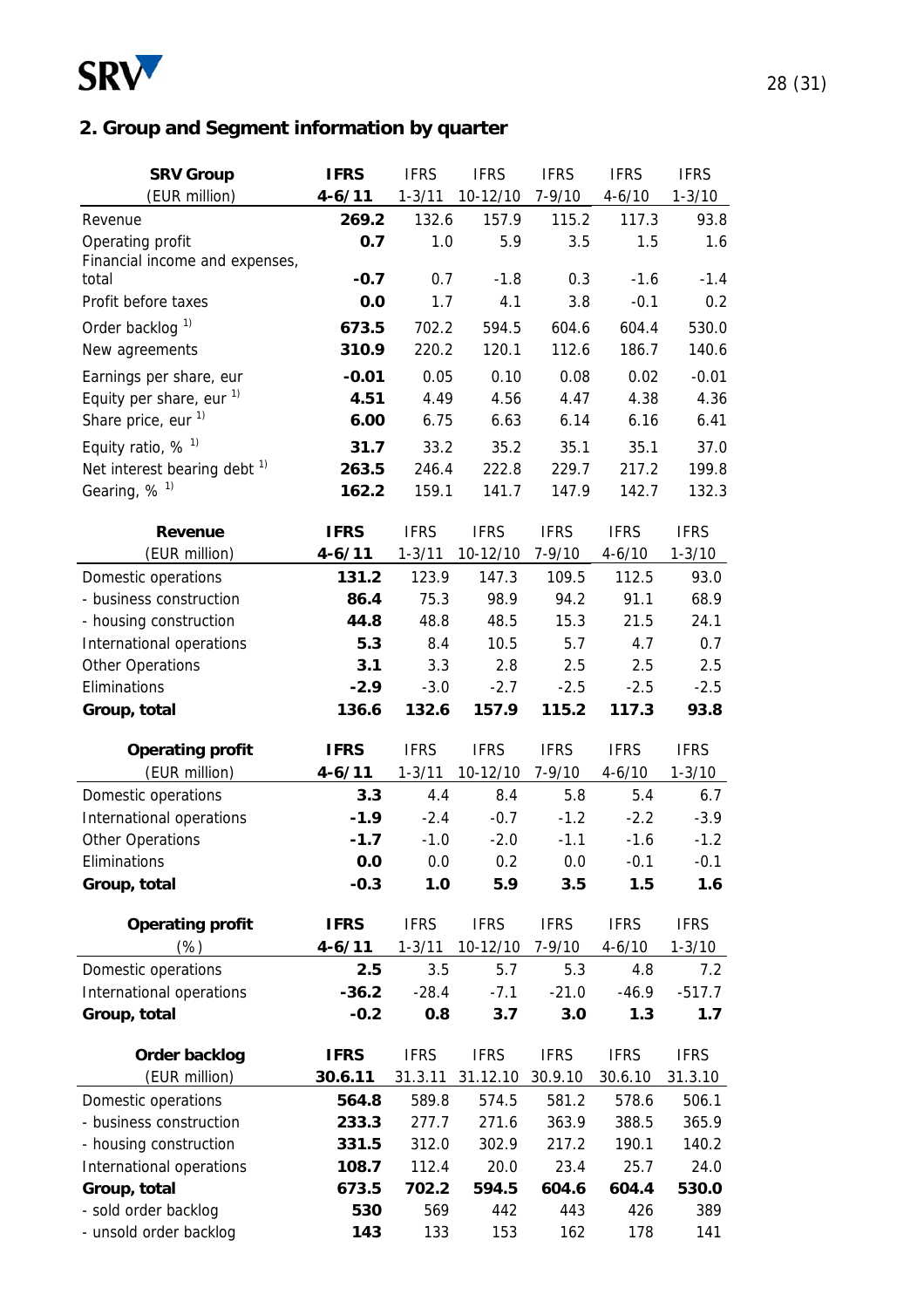

#### **Order backlog, housing construction in Finland**

|                                                           | $\sim$ backing the acting of |             |                          |             |             |             |
|-----------------------------------------------------------|------------------------------|-------------|--------------------------|-------------|-------------|-------------|
| (EUR million)                                             | 30.6.11                      |             | 31.3.11 31.12.10 30.9.10 |             | 30.6.10     | 31.3.10     |
| Negotiation and construction                              |                              |             |                          |             |             |             |
| contracts under construction                              | 124                          | 131         | 115                      | 32          | 22          | 26          |
| Developer contracting under                               |                              |             |                          |             |             |             |
| construction, sold                                        | 94                           | 78          | 73                       | 61          | 29          | 11          |
| Developer contracting under                               |                              |             |                          |             |             |             |
| construction, unsold<br>Developer contracting             | 92                           | 71          | 62                       | 85          | 94          | 51          |
| completed and unsold                                      | 21                           | 32          | 53                       | 39          | 45          | 51          |
| Housing construction, total                               | 332                          | 312         | 303                      | 217         | 190         | 140         |
|                                                           |                              |             |                          |             |             |             |
|                                                           |                              |             |                          |             |             |             |
| <b>Invested capital</b>                                   | <b>IFRS</b>                  | <b>IFRS</b> | <b>IFRS</b>              | <b>IFRS</b> | <b>IFRS</b> | <b>IFRS</b> |
| (EUR million)                                             | 30.6.11                      | 31.3.11     | 31.12.10                 | 30.9.10     | 30.6.10     | 31.3.10     |
| Domestic operations                                       | 248.0                        | 215.6       | 179.7                    | 206.9       | 203.5       | 177.8       |
| International operations                                  | 194.0                        | 182.7       | 185.4                    | 175.3       | 177.2       | 173.6       |
| Other and eliminations                                    | 4.4                          | 12.3        | 22.0                     | 8.2         | 4.2         | 6.0         |
| Group, total                                              | 446.5                        | 410.6       | 387.1                    | 390.3       | 384.9       | 357.5       |
|                                                           |                              |             |                          |             |             |             |
|                                                           |                              |             |                          |             |             |             |
| <b>Residential production</b>                             |                              |             |                          |             |             |             |
| in Finland (units)                                        | $4 - 6/11$                   | $1 - 3/11$  | 10-12/10                 | $7 - 9/10$  | $4 - 6/10$  | $1 - 3/10$  |
| Developer contracting                                     |                              |             |                          |             |             |             |
| Start-ups                                                 | 205                          | 122         | 133                      | 110         | 300         | 0           |
| Sold                                                      | 143                          | 147         | 163                      | 164         | 102         | 95          |
| Completed <sup>1)</sup>                                   | 41                           | 67          | 171                      | 14          | $\mathbf 0$ | 16          |
|                                                           |                              |             |                          |             |             |             |
| Completed and unsold 1)                                   | 53                           | 86          | 137                      | 90          | 105         | 138         |
| Under construction <sup>1)</sup>                          | 2 2 4 3                      | 1 9 5 6     | 1629                     | 1 1 8 3     | 1 0 6 4     | 996         |
| - negotiation and construction<br>contracts <sup>1)</sup> | 1419                         | 1 2 9 6     | 1 0 2 4                  | 540         | 517         | 749         |
|                                                           |                              | 660         |                          |             |             |             |
| - developer contracting $1$<br>- of which sold $1$        | 824                          |             | 605                      | 643         | 547         | 247         |
|                                                           | 420                          | 350         | 321                      | 282         | 147         | 78          |
| - of which unsold 1)                                      | 404                          | 310         | 284                      | 361         | 400         | 169         |

1) at the end of the period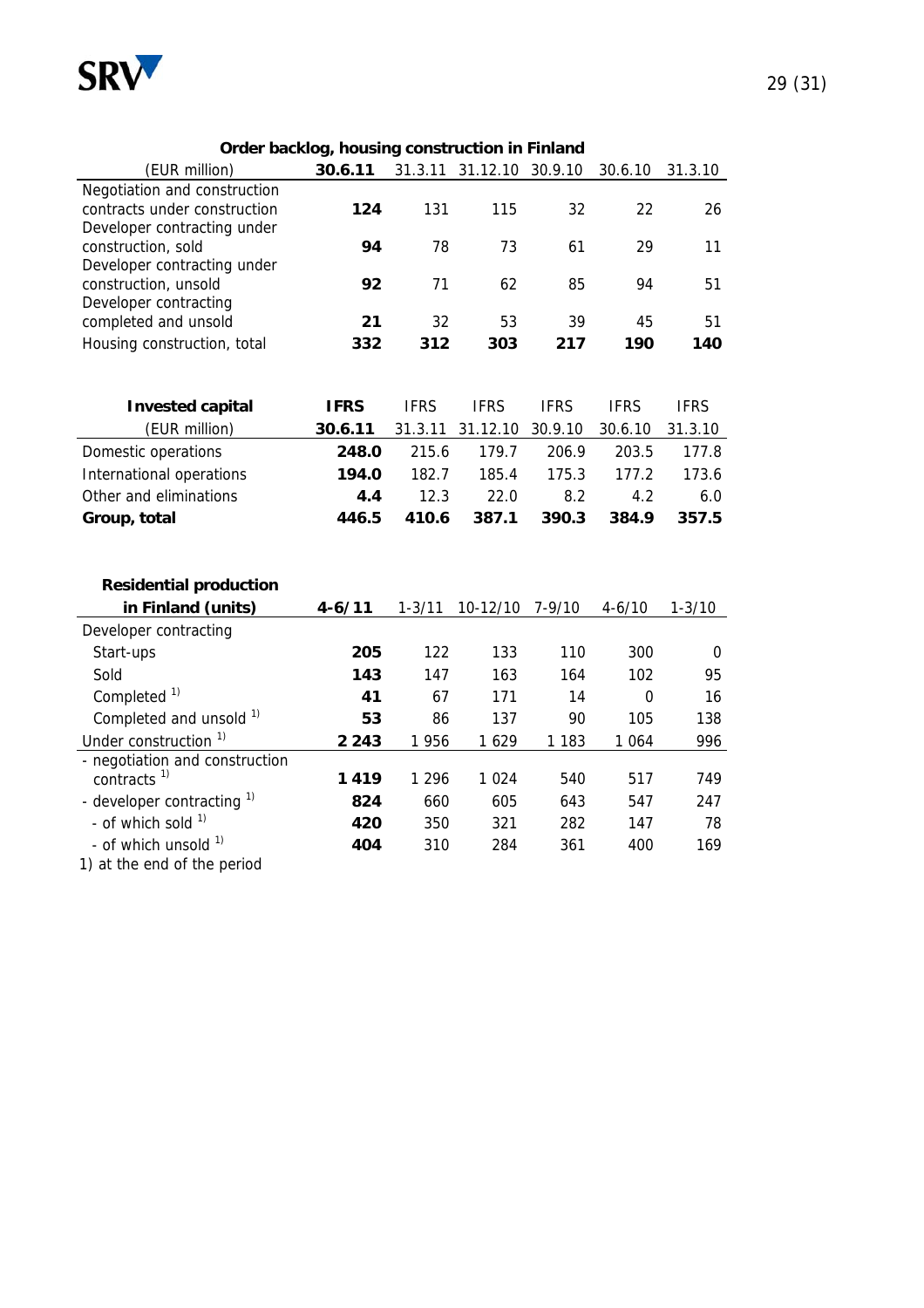

# **3. Segment information**

| <b>Assets</b>                            | <b>IFRS</b> | <b>IFRS</b> | change,     | change,     | <b>IFRS</b> |
|------------------------------------------|-------------|-------------|-------------|-------------|-------------|
| (EUR million)                            | 30.6.11     | 30.6.10     | <b>MEUR</b> | $\%$        | 31.12.10    |
| Domestic operations                      | 338.8       | 261.8       | 77.0        | 29.4        | 273.6       |
| International operations                 | 201.6       | 180.4       | 21.2        | 11.8        | 189.7       |
| Other Operations                         | 315.1       | 225.1       | 90.0        | 40.0        | 230.0       |
| Eliminations                             | $-303.1$    | $-213.0$    | $-89.4$     |             | $-215.4$    |
| Group, total                             | 552.4       | 454.3       | 98.9        | 21.8        | 478.0       |
|                                          |             |             |             |             |             |
| <b>Liabilities</b>                       | <b>IFRS</b> | <b>IFRS</b> | change,     | change,     | <b>IFRS</b> |
| (EUR million)                            | 30.6.11     | 30.6.10     | <b>MEUR</b> | $\%$        | 31.12.10    |
| Domestic operations                      | 290.3       | 216.9       | 74.1        | 34.2        | 217.2       |
| International operations                 | 214.0       | 187.1       | 26.9        | 14.4        | 196.3       |
| <b>Other Operations</b>                  | 170.6       | 115.5       | 55.1        | 47.7        | 109.1       |
| Eliminations                             | $-284.9$    | $-217.5$    | $-67.4$     |             | $-202.0$    |
| Group, total                             | 390.0       | 302.0       | 88.6        | 29.4        | 320.8       |
|                                          |             |             |             |             |             |
| <b>Invested capital</b>                  | <b>IFRS</b> | <b>IFRS</b> | change,     | change,     | <b>IFRS</b> |
| (EUR million)                            | 30.6.11     | 30.6.10     | <b>MEUR</b> | $\%$        | 31.12.10    |
| Domestic operations                      | 248.0       | 203.5       | 44.5        | 21.9        | 179.7       |
| International operations                 | 194.0       | 177.2       | 16.9        | 9.5         | 185.4       |
| Other and eliminations                   | 4.4         | 4.2         | 0.2         | 4.8         | 22.0        |
| Group, total                             | 446.5       | 384.9       | 61.6        | 16.0        | 387.1       |
|                                          |             |             |             |             |             |
| Return on investment,                    | <b>IFRS</b> | <b>IFRS</b> | <b>IFRS</b> |             |             |
| %                                        | $1 - 6/11$  | $1 - 6/10$  | $1-12/10$   |             |             |
| Domestic operations <sup>1)</sup>        | 7.9         | 13.6        | 15.3        |             |             |
| International operations <sup>1)</sup>   | $-3.1$      | $-6.6$      | $-3.2$      |             |             |
| Group, total <sup>1)</sup>               | 1.4         | 2.1         | 4.1         |             |             |
|                                          |             |             |             |             |             |
| <b>Inventories</b>                       |             | <b>IFRS</b> | <b>IFRS</b> | change,     | <b>IFRS</b> |
| (MEUR)                                   |             | 30.6.11     | 30.6.10     | <b>MEUR</b> | 31.12.10    |
| Land areas and plot-owning companies     |             | 196.3       | 174.0       | 22.3        | 181.3       |
| Domestic operations                      |             | 102.5       | 89.4        | 13.2        | 90.7        |
| International operations                 |             | 93.5        | 84.4        | 9.1         | 90.3        |
| <b>Work in progress</b>                  |             | 97.7        | 21.7        | 76.1        | 46.8        |
| Domestic operations                      |             | 85.8        | 34.8        | 50.9        | 46.0        |
| International operations                 |             | 12.0        | $-13.2$     | 25.2        | 0.9         |
| Shares in completed housing corporations |             |             |             |             |             |
| and real estate companies                |             | 47.2        | 87.4        | $-40.2$     | 75.2        |
| Domestic operations                      |             | 43.3        | 65.2        | $-21.9$     | 68.3        |
| International operations                 |             | 3.9         | 22.2        | $-18.2$     | 6.9         |
| <b>Other inventories</b>                 |             | 19.7        | 19.1        | 0.7         | 20.8        |
| Domestic operations                      |             | 11.4        | 10.1        | 1.2         | 11.3        |
| International operations                 |             | 8.3         | 9.9         | $-1.6$      | 10.6        |
| Inventories, total                       |             | 360.9       | 302.1       | 58.8        | 324.1       |
| Domestic operations                      |             | 243.0       | 199.6       | 43.4        | 216.3       |

International operations 117.7 103.3 14.4 108.7

1) In calculating the key ratio only the profit for the period has been annualised